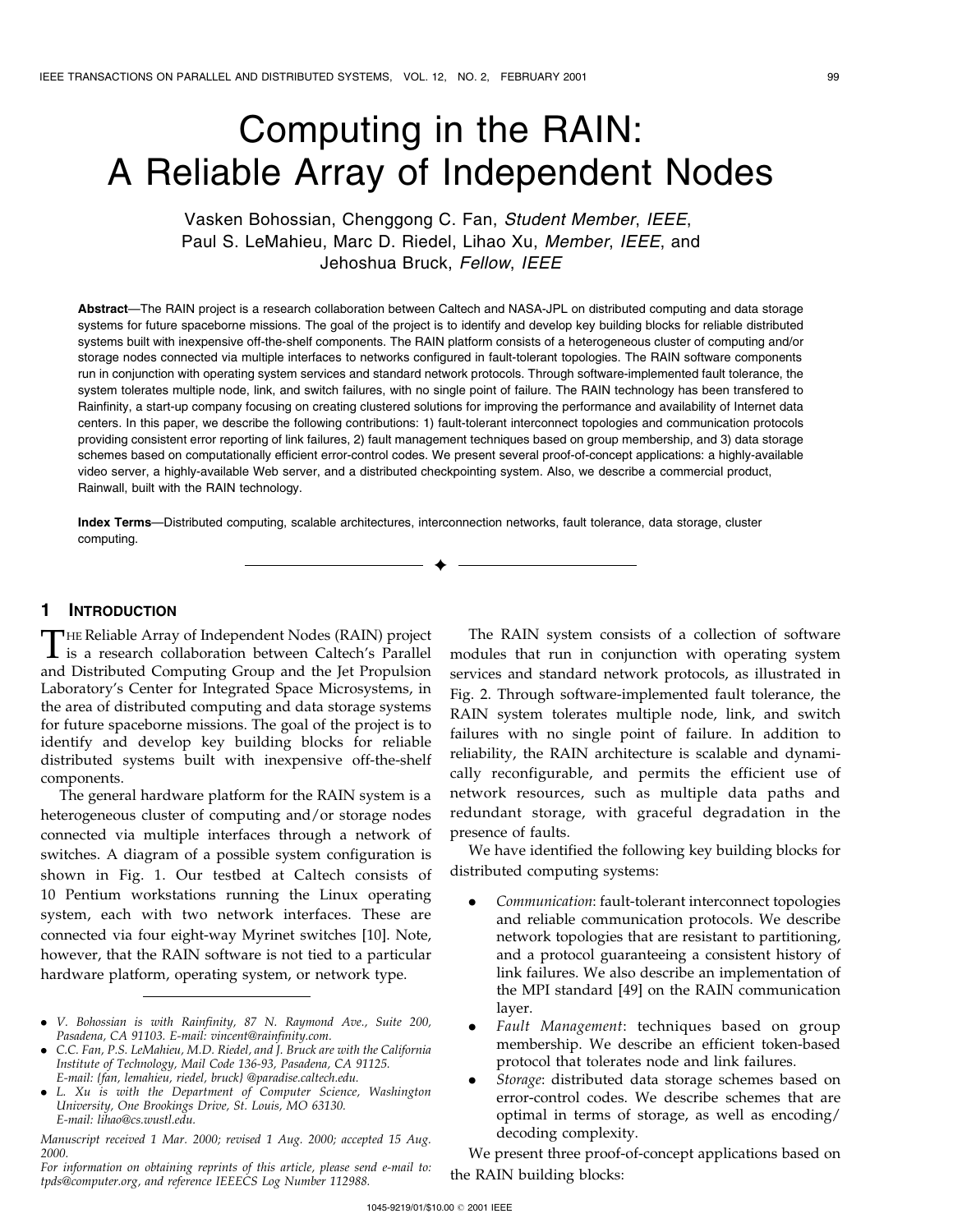

Fig. 1. Example of the RAIN hardware platform  $(C = Computer,$  $S =$  Switch.)

- . A video server based on the RAIN communication and data storage components.
- . A Web server based on the RAIN fault management component.
- . A distributed checkpointing system based on the RAIN storage component, as well as a leader election protocol.

This paper is intended as an overview of our work on the RAIN system. Further details of our work on fault-tolerant interconnect topologies may be found in [36] and [44]; on a consistent-history protocol in [37]; on the group membership problem in [30]; on a leader election protocol in [29]; and on data storage schemes in [55], [56], and [57].

We note that the RAIN technology has been transfered to Rainfinity, a start-up company focusing on creating clustered solutions for improving the performance and availability of Internet data centers [41].

# 1.1 Related Work

Cluster computing systems, such as the NOW project at the University of California, Berkeley [2] and the Beowulf project [3], have shown that networks of workstations can rival supercomputers in computational power. Packages, such as PVM [51], [52], and MPI [31], [49], are widely used for parallel programming applications. There have been numerous projects focusing on various aspects of fault management and reliability in cluster computing systems. Well-known examples are the Isis [6] and Horus [54] systems at Cornell University, the Totem system at the University of California, Santa Barbara [1], [40], and the Transis system at the Hebrew University of Jerusalem [19], [20]. Projects focusing on fault tolerance through process replication and rollback-recovery include the Manetho project at Rice University [25] and the DOME project at Carnegie Mellon University [4], [18]. RAID techniques are widely used for performance and reliability in storage systems [17]. Well-known projects in reliable distributed storage include the Zebra, CODA, and Scotch file systems [32], [47], [26].



Fig. 2. RAIN software architecture.

# 1.2 Novel Features of RAIN

The RAIN project incorporates many novel features in an attempt to deal with faults in nodes, networks, and data storage.

- 1. Communication: Since the network is frequently a single point of failure, RAIN provides fault tolerance in the network via the following mechanisms:
	- . Bundled interfaces: Nodes are permitted to have multiple interface cards. This not only adds fault tolerance to the network, but also gives improved bandwidth.
	- Link montioring: To correctly use multiple paths bewteen nodes in the presence of faults, we have developed a link-state monitoring protocol that provides a consistent history of the link state at each endpoint.
	- . Fault-tolerant interconnect topologies: Network partitioning is always a problem when a cluster of computers must act as a whole. We have designed network topologies that are resistant to partitioning as network elements fail.
- 2. Group membership: A fundamental part of fault management is identifying which nodes are healthy and participating in the cluster. We give a new protocol for establishing group membership.
- 3. Data storage: Fault tolerance in data storage over multiple disks is achieved through redundant storage schemes. Novel error-correcting codes have been developed for this purpose. These are array codes that encode and decode using simple XOR operations. Traditional RAID codes generally only allow mirroring or parity (i.e., one degree of fault tolerance) as options. Array codes can be thought of as data partitioning schemes that allow one to trade storage requirements for fault tolerance. These codes exhibit optimality in the storage requirements, as well as in the number of update operations needed. Although some of the original motivation for these codes came from traditional RAID systems, these schemes apply equally well to partitioning data over disks on distinct nodes (as in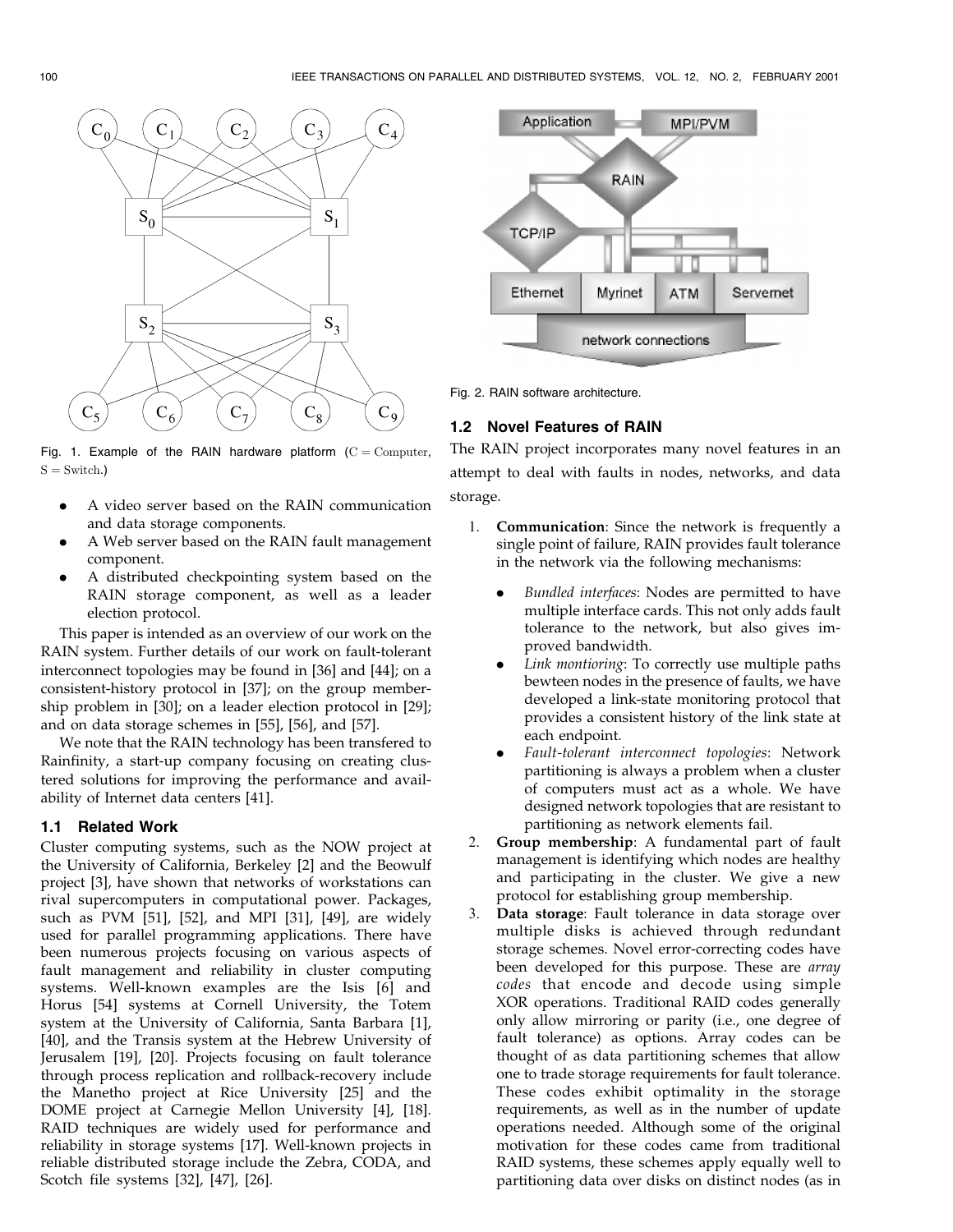our project), or even partitioning data over disks at remote geographic locations.

# 1.3 Organization

This paper is organized as follows: In Section 2, we discuss fault-tolerant interconnect topologies and the communication protocol. In Section 3, we present the group membership protocol. In Section 4, we discuss error-control codes and reliable storage. In Sections 5 and 6, we describe proofof-concept applications and a commercial product, Rainwall, built with the RAIN technology. Finally, in Section 7, we present conclusions and directions of future work.

# 2 COMMUNICATION

The RAIN project addresses fault tolerance in the network with fault-tolerant interconnect topologies and with bundled network interfaces.

# 2.1 Fault-Tolerant Interconnect Topologies

We were faced with the question of how to connect compute nodes to switching networks in order to maximize the network's resistance to partitioning. Many distributed computing algorithms face trouble when presented with a large set of nodes that have become partitioned from the others. A network that is resistant to partitioning should lose only some constant number of nodes (with respect to the total number of nodes) given that we do not exceed some number of failures. After additional failures, we may see partitioning of the set of compute nodes, i.e., some fraction of the total number of compute nodes may be lost. By carefully choosing how we connect our compute nodes to the switches, we can maximize a system's ability to resist partitioning in the presence of faults.

Our main contributions are:

- a construction for degree-2 compute nodes connected by a ring network of switches of degree 4 that can tolerate any 3 switch failures without partitioning the nodes into disjoint sets,
- 2. a proof that this construction is optimal in the sense that no construction can tolerate more switch failures while avoiding partitioning, and
- 3. generalizations of this construction to arbitrary switch and node degrees and to other switch networks, in particular, to a fully-connected network of switches.

See [36] for our full paper on the work described in this section.

## 2.1.1 Previous Fault-Tolerant Interconnect Work

The construction of fault-tolerant networks was studied in 1976 by Hayes [33]. This paper looked primarily at constructing graphs that would still contain some target graph as a subgraph even after the introduction of some number of faults. For example, it explored the construction of k-FT rings that still contain a ring of the given size after the introduction of  $k$  faults.

Other papers that address the construction of faulttolerant networks are [14] for fault-tolerant rings, meshes, and hypercubes, [11], [12], [13] for rings and other



Fig. 3. How to connect  $n$  compute nodes to a ring of  $n$  switches?

circulants, and [21], [22], [23] for trees and other faulttolerant systems.

A recent paper by Ku and Hayes [35] looks at an issue similar to the one covered in this paper. In particular, it discusses maintaining connectivity among compute nodes connected by buses. This is equivalent to not permitting any switch-to-switch connections in our model. We are looking at permitting such switch-to-switch connections to allow the creation of useful switch topologies and then connecting compute nodes to this network of switches.

# 2.1.2 The Problem

We look at the following problem: Given  $n$  switches of degree  $d_s$  connected in a ring, what is the best way to connect  $n$  compute nodes of degree  $d_c$  to the switches to minimize the possibility of partitioning the compute nodes when switch failures occur? Fig. 3 illustrates the problem.

## 2.1.3 A Naïve Approach

At first glance, Fig. 4a may seem like a solution to our problem. In this construction, we simply connect the compute nodes to the nearest switches in a regular fashion. If we use this approach, we are relying entirely on fault tolerance in the switching network. A ring is 1-fault-tolerant for connectivity so we can lose one switch without upset. A second switch failure can partition the switches and, thus, the compute nodes, as in Fig. 4b. This prompts the study of whether we can use the multiple connections of the compute nodes to make the network more resistant to partitioning. In other words, we want a construction where the connectivity of the nodes is maintained even after the switch network has become partitioned.

#### 2.1.4 Diameter Construction  $d_c = 2$

The intuitive, driving idea behind this construction is to connect the compute nodes to the switching network in the most nonlocal way possible. That is, connect a compute node to switches that are maximally distant from each other. This idea can be applied to arbitrary compute node degree  $d_{c}$ , where each connection for a node is as far apart as possible from its neighbors.

We call this the *diameter solution* because the maximally distant switches in a ring are on opposite sides of the ring, so a compute node of degree 2 connected between them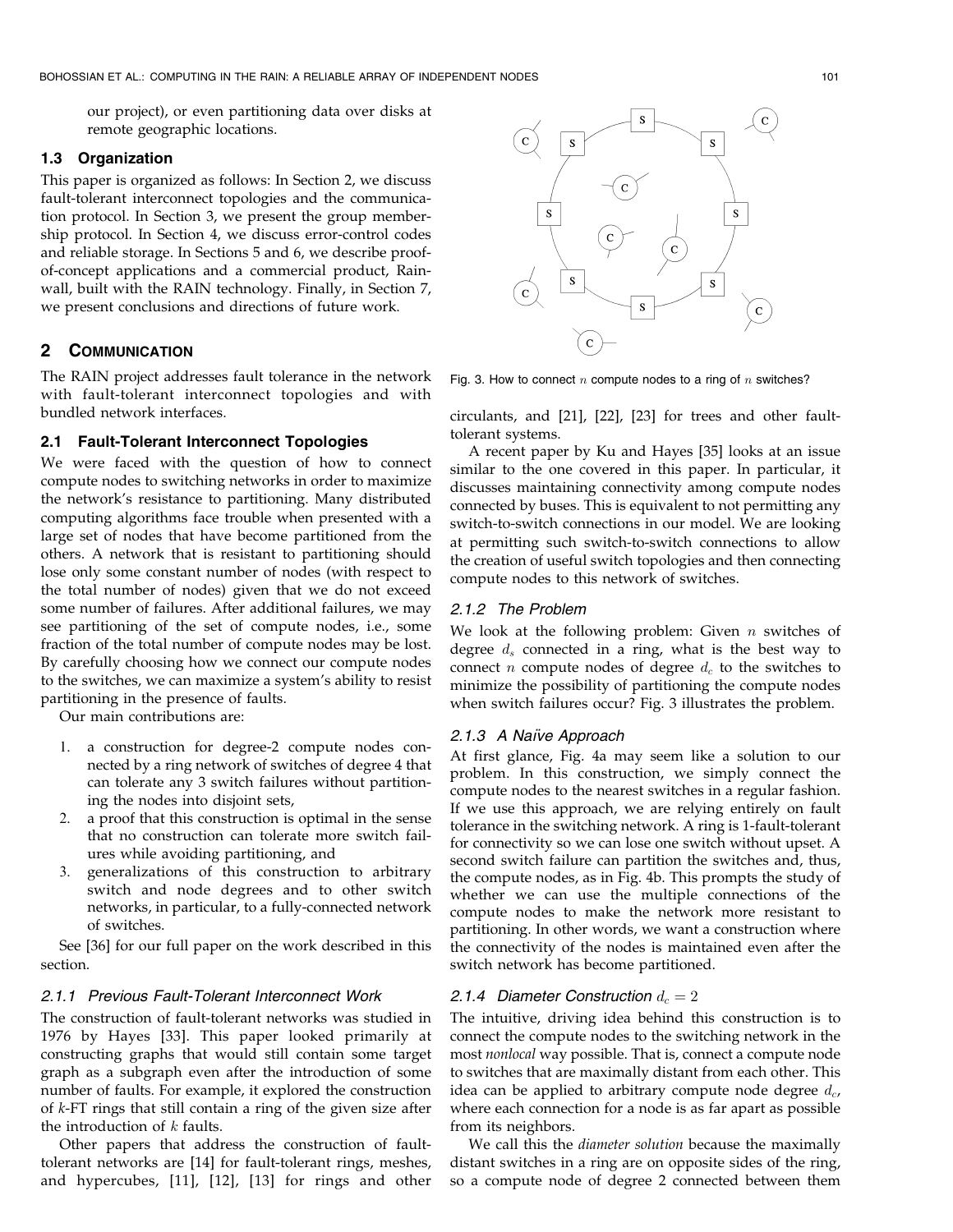

Fig. 4. (a) A naïve approach,  $d_c = 2$ . (b) Notice that it is easily partitioned with two switch failures.



Fig. 5. (a) Diameter construction for  $n$  odd. (b) Diameter construction for  $n$  even.

forms a diameter. We actually use the switches that are one less than the diameter apart to permit  $n$  compute nodes to be connected to  $n$  switches with each compute node connected to a unique pair of switches.

- **Construction 2.1 (Diameters).** Let  $d_s = 4$  and  $d_c = 2$ .  $\forall i$ ,  $0 \leq i < n$ , label all compute nodes  $c_i$  and switches  $s_i$ . Connect switch  $s_i$  to  $s_{(i+1) \text{ mod } n}$ , i.e., in a ring. Connect node  $c_i$  to switches  $s_i$  and  $s_{(i+|n/2|+1) \text{mod } n}$ . See Fig. 5 for an example for n odd and n even.
- Note: Although Construction 2.1 is given for an identical number of compute nodes and switches, we can add additional compute nodes by repeating the above process. In this case, we would connect node  $c_i$  to the same switches as node  $c_{j \text{mod } n}$ . All the following results still hold, with a simple change in constants. For example, when we connect 10 nodes to 10 switches, we have a maximum loss of six nodes with the occurrence of three faults. Increasing the number of nodes to  $3n = 30$ triples the maximum number of nodes lost with three faults to 18. This is also true of the generalized diameters construction in [36]. The maximum number of lost nodes is still constant with respect to  $n$ , the number of switches. The addition of extra nodes to the ring constructions

affects only this constant in our claims. The asymptotic results about resistance to partitioning are all still valid.

**Theorem 2.1.** Construction 2.1 creates a graph of  $n$  compute nodes of degree  $d_c = 2$  connected to a ring of n switches of degree  $d_s = 4$  that can tolerate three faults of any kind (switch, link, or node) without partitioning the network. Thus, only a constant number of nodes (with respect to n) will be lost. In this case, that constant is  $\min(n, 6)$  lost nodes. This construction is optimal in the sense that no construction connecting n compute nodes of degree  $d_c = 2$  to a ring of switches of degree  $d_s = 4$  can tolerate any arbitrary four faults without partitioning the nodes into sets of nonconstant size (with respect to n).

The proof of this theorem is given in [36]. The latter paper also presents a generalization to nodes of degree larger than two, as well as a clique network instead of the ring shown above.

# 2.2 Consistent-History Protocol for Link Failures

When we bundle interfaces together on a machine and allow links and network adapters to fail, we must monitor available paths in the network for proper functioning. In [36], we give a modified *ping* protocol that guarantees that each side of the communication channel sees the same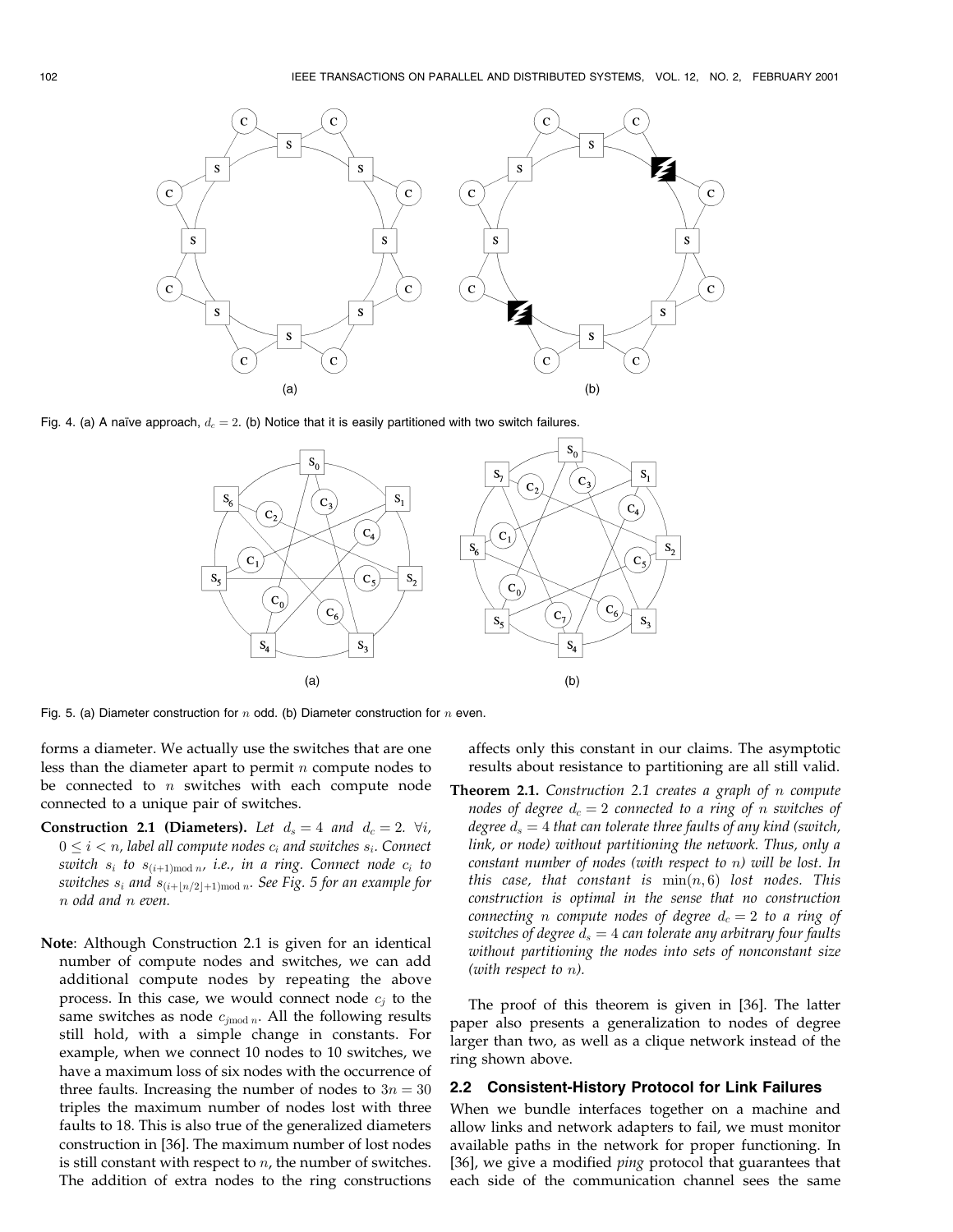

Fig. 6. (a) Node A sees many more transactions than node B. (b) Node A and B see tightly coupled views of the channel.

history. Each side is limited in how much it may lead or lag the other side of the channel, giving the protocol bounded slack. This notion of identical history can be useful in the development of applications using this connectivity information. For example, if an application takes error recovery action in the event of lost connectivity, it knows that both sides of the channel will see the exact same behavior on the channel over time and, thus, will take the same error recovery action. Such a guarantee may simplify the writing of applications using this connectivity information.

Our main contributions are: 1) a simple, stable protocol for monitoring connectivity that maintains a consistent history with bounded slack and 2) proofs that this protocol exhibits correctness, bounded slack, and stability.

See [37] for our full paper on the work described in this section.

## 2.2.1 Previous Link-State Work

Although this is not the consensus problem, it is still useful to look at past work on consensus, such as Fischer et al. in [28], or in Lynch's book [38]. The connectivity problem has been addressed with different goals by Rodeheffer and Schroeder in the Autonet system [45], [46]. They were concerned with adaptive rates and skepticism in judging the quality of a link, whereas we are concerned with consistency in reporting the quality of a link. Birman [7] gives general motivation for consistency in failure reporting for the purpose of improving reliability of distributed systems.

#### 2.2.2 Precise Problem Definition

We now present all the requirements of the protocol:

- . Correctness: The protocol will eventually correctly reflect the true state of the channel. If the channel ceases to perform bidirectional communication (at least one side sees time-outs), both sides should eventually mark the channel as Down. If the channel resumes bidirectional communication, both sides should eventually mark the channel as Up.
- . Bounded Slack: The protocol will ensure that a maximum slack of  $N$  exists between the two sides.

Neither side will be allowed to lag or lead the other by more than  $N$  transitions. (See Fig. 6.)

. Stability: Each real channel event (i.e., time-out) will cause at most some bounded number of observable state transitions, preferably, one at each endpoint.

The system model is one in which nodes do not fail, but links intermittently fail. The links must be such that a sliding window protocol can function. See the discussion on data link protocols by Lynch in [38]. Note that this protocol may still be used in a system where node failures are allowed. However, it is the job of the application using the protocol to deal with the concept of node failure via checkpointing and roll-back, or some other mechanism.

#### 2.2.3 The Protocol

This protocol uses reliable message passing to ensure that nodes on opposing ends of some faulty channel see the same state history of link failure and recovery. The reliable message passing can be implemented using a sliding window protocol, as mentioned above. At first, it may seem odd to discuss monitoring the status of a link using reliable messages. However, it makes the description and proof of the protocol easier, preventing us from essentially reproving sliding window protocols in a different form. For an implementation, there is no reason to actually build the protocol on an existing reliable communication layer. The protocol can be easily implemented on top of ping messages (sent unreliably) with only a sequence number and acknowledge number as data (in other words, we can easily map reliable messaging on top of the ping messages).

The protocol consists of two parts:

- . First, we have the sending and receiving of tokens using reliable messaging. Tokens are conserved, neither lost nor duplicated. Tokens are sent whenever a side sees an observable channel state transition. The observable channel state is whether the link is seen as  $Up$  or  $Down$ . The token-passing part of the protocol essentially is the protocol. Its job is to ensure that a consistent history is maintained.
- Second, we have the sending and receiving of ping messages using unreliable messaging. The sole purpose of the pings is to detect when the link can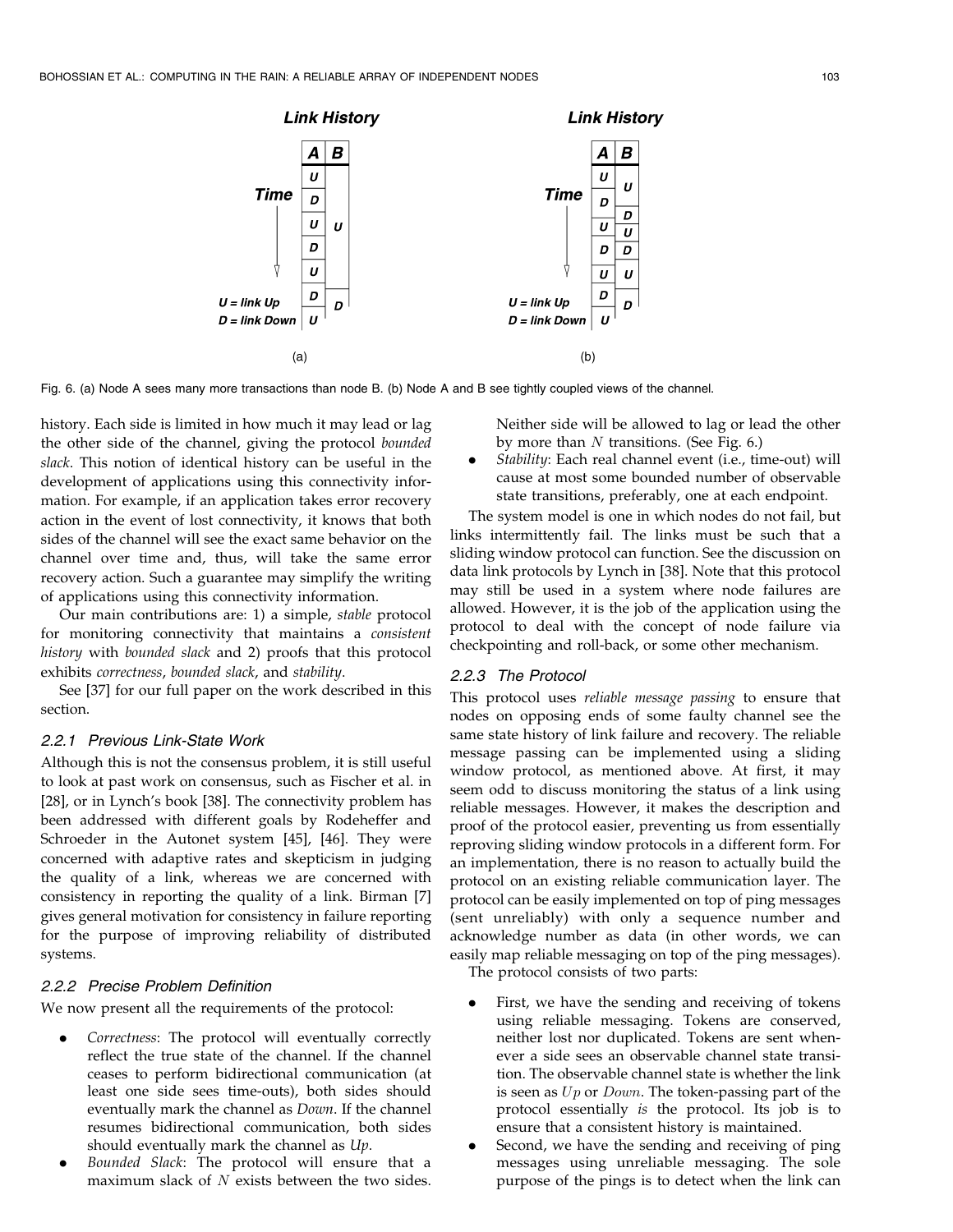

be considered  $Up$  or  $Down$ . This part of the protocol would not necessarily have to be implemented with pings but could be done using other hints from the underlying system. For example, hardware could give instant feedback about its view of link status. For all the proofs to be valid, we must have that a  $t_{out}$ is generated when bidirectional communication has (probably) been lost, and a  $t_{in}$  is generated when bidirectional communication has (probably) been reestablished.

The token-passing part of the protocol maintains the consistent history between the sides, and the pings give information on the current channel state. The token-passing protocol can be seen as a filter that takes raw information about the channel and produces channel information guaranteed to be (eventually) consistent at both ends. The state machines in Fig. 7 and Fig. 8 describe how each side of the protocol functions in the total system for  $N = 2$ .

In Section 2.3, we describe the protocol for a slack of  $N = 2$  and, in 2.4, we do so for a general slack of N.

#### 2.3 Slack  $N = 2$

Here, we describe the protocol for the base case where we have slack of  $N = 2$ . This is a significant case since it is the smallest value of slack for which any such protocol can work. Its description is somewhat simpler than the general case. A state machine, as described in Fig. 7, runs at each end of the link, at each node.

Intuitively, the state machine of Fig. 7 shows the reaction to  $t_{out}$  events and  $T$  (token-receipt) events by the node at one end of the communication channel. The number of tokens currently held is  $t$ , and  $2 - t$  is then the number of unacknowledged transitions the node has made. Note that  $2 - t$  is at most 2, corresponding to the slack bound of two. The states can be described as follows:

- 1.  $Up(t = 2)$ : The node is in the stable state. No unacknowledged transitions have been made by this node.
- 2.  $Down(t = 2)$ : The node is catching-up with a transition seen by the other node that it itself did not see via a time-out. No unacknowledged transitions have been made by this node.



Fig. 7. State machine for the connectivity protocol, slack  $N = 2$ . Fig. 8. State machine for the connectivity protocol, general slack N.

- 3.  $Down(t = 1)$ : The node has seen a time-out and marked the channel as down. One unacknowledged transition has been made by this node ( $Up \rightarrow Down$ ).
- $Up(t = 1)$ : The node has received acknowledgement (via a received token) for the  $Up \rightarrow Down$  transition. One unacknowledged transition has been made by this node ( $Down \rightarrow Up$ ).
- 5.  $Down(t = 0)$ : The node has seen a time-out and marked the channel as down and is now blocked from further transitions by the bounded-slack constraint. Two unacknowledged transitions have been made by this node  $(Down \rightarrow Up \rightarrow Down)$ .

In Fig. 7, each state is characterized by whether the node sees the channel as  $Up$  or  $Down$ , and how many tokens  $t$  are held by the node. The state transitions are labeled by the action triggering the transition and the action taken upon transition. A trigger event is either a time-out  $t_{out}$  or receipt of a token  $T$ . The action taken is always whether a token is sent (1) or not (0). Note that a token  $T$  is sent whenever a transition for an  $Up$  state to a  $Down$  state or from a  $Down$ state to an  $Up$  state is made.

#### 2.4 General Slack  $N$

Here, we describe the protocol for the general case where we have some arbitrary slack value, N. A state machine, as described Fig. 8, runs at each end of the communication at each node. This description of the state machine tries to preserve the same structure as the  $N = 2$  machine described above for the purpose of the proofs.

Each state in Fig. 8 is characterized by whether the node sees the channel as  $Up$  or  $Down$ , and how many tokens  $t$  are held by the node. There is an implicit action for each transition: If a token is received, the token count  $t$  is incremented; if a token is sent, the token count  $t$  is decremented. The state transitions are labeled by the pair {action triggering the transition} / {action taken upon transition}. A trigger event is either a time-out  $t_{out}$ , a time-in  $t_{in}$ , or receipt of a token T. The action taken is a combination of sending tokens and adjusting the token count  $t$ .

Notice that here we've introduced the  $t_{in}$  event, which was not present in the  $N = 2$  case. This is the complement to the  $t_{out}$  event that becomes meaningful for higher slack. A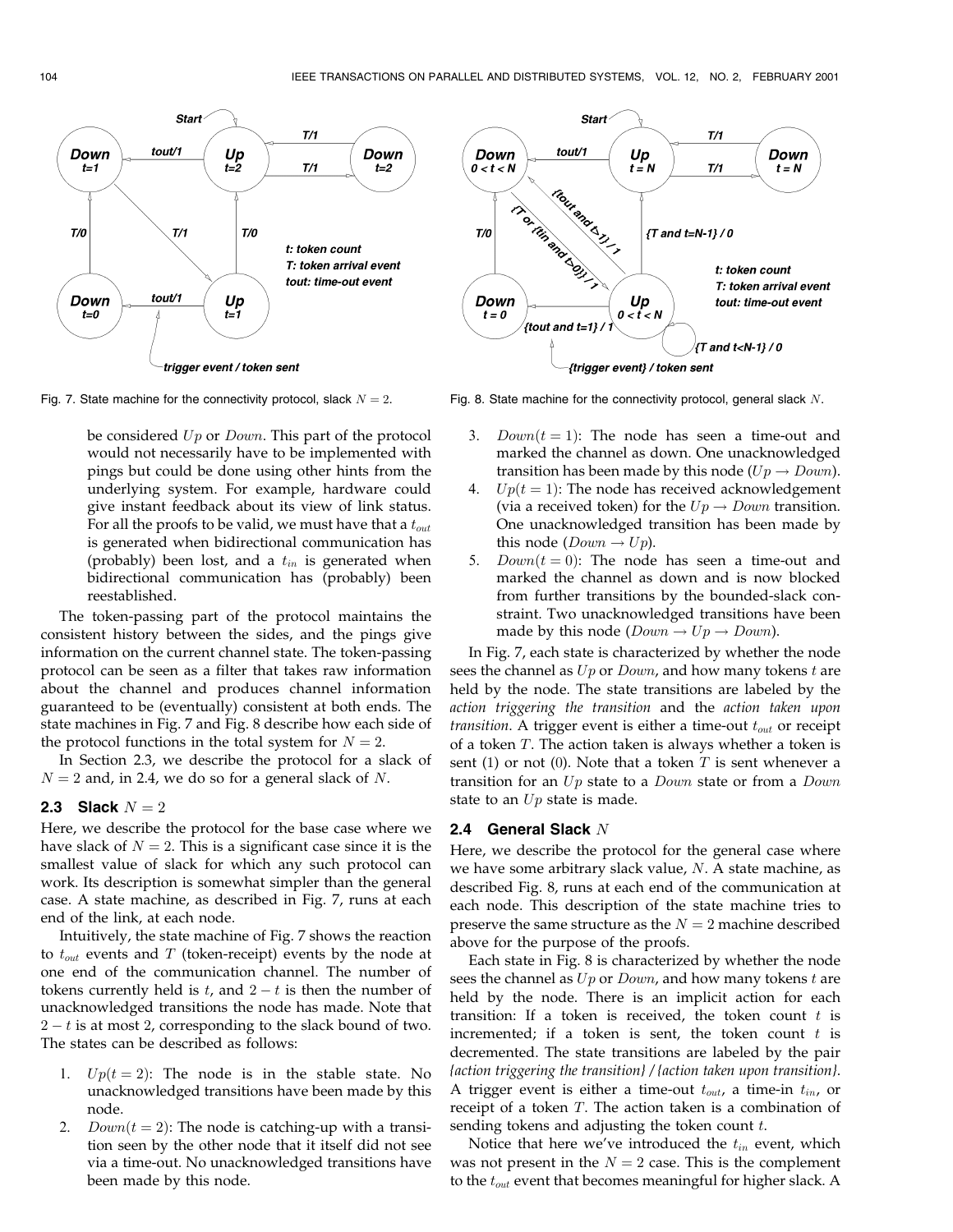$t_{in}$  corresponds to a hint from some lower level that the communication link is up and running. For an implementation where tokens are mapped on top of pings, we would never explicitly see a  $t_{in}$  event since the latest token information comes with each ping response. However, if tokens were not mapped on top of pings or, if other sources of information about the communication link were also possible,  $t_{in}$  events make sense and as such are allowed.

For the protocol details and proofs of correctness, bounded slack, and stability, see [37].

## 2.5 A Port of MPI

A port of MPI [49] (using the MPICH implementation from Argonne Labs [31]) was done on the RAIN communication layer. This port involved creating a new communications device in the MPICH framework, essentially adapting the standard communication device calls of MPICH to those presented by the RAIN communication layer called RUDP (Reliable UDP). RUDP is a datagram delivery protocol that monitors connectivity to remote machines using the consistent history link protocol explained in this paper and presented in detail in [37]. The port to MPI was done to facilitate our own analysis and use of the RAIN communication layer.

MPI is not a fault-tolerant API and, as such, the best we can do is mask network errors to the extent redundant hardware has been put in place. For example, if all machines have two network adaptors and one link fails, the MPI program will proceed as if nothing had happened. If a second link fails, the MPI application may hang until the link is restored. There is no possibility of returning errors related to link connectivity in the MPI communications API. Thus, although the RUDP communication layer knows of the loss of connectivity, it can do nothing about it and must wait for the problem to be resolved.

The implementation itself has a few notable features:

- It allows individual networking components to fail up to the limit of the redundancy put into the network.
- . It provides increased network bandwidth by utilizing the redundant hardware.
- . It runs entirely in user space. This has the important impact that all program state exists entirely in the running process, its memory stack, and its open file descriptors. The result is that if a system running RUDP has a checkpointing library, the program state (including the state of all communications) can be transparently saved without having to first synchronize all messaging. The communications layer only uses the kernel for unreliable packet delivery and does not rely on any kernel state for reliable messaging.
- . It illustrates that an experimental communication library can make the step to a practical piece of software easily in the presence of standards such as MPI.

The MPI port to RUDP has helped us use our own communication layer for real applications, has helped us argue the importance of keeping program state out of the kernel for the purposes of transparent checkpointing, and

has highlighted the importance of programming standards such as MPI.

# 3 GROUP MEMBERSHIP

Tolerating faults in an asynchronous distributed system is a challenging task. A reliable group membership service ensures that the processes in a group maintain a consistent view of the global membership.

In order for a distributed application to work correctly in the presence of faults, a certain level of agreement among the nonfaulty processes must be achieved. There are a number of well-defined problems in an asynchronous distributed system, such as consensus, group membership, commit, and atomic broadcast that have been extensively studied by researchers. In the RAIN system, the group membership protocol is a critical building block. It is a difficult task, especially when a change in the membership occurs, either due to failures or to voluntary joins and withdrawals.

In fact, with the classical definition of an asynchronous environment, the group membership problem has been proven impossible to solve in the presence of any failures [15], [28]. The underlying reason for the impossibility is that according to the classical definition of an asynchronous environment, processes in the system share no common clock and there is no bound on the message delay. With this definition, it is impossible to implement a reliable fault detector, for no fault detector can distinguish between a crashed node and a very slow node. Since the establishment of this theoretic result, researchers have been striving to circumvent this impossibility. Theorists have modified the specifications [5], [16], [42], while practitioners have built a number of real systems that achieve a level of reliability in their particular environment [1], [6].

#### 3.1 Novel Features

The group membership protocol in the RAIN system differs from that of other systems, such as the Totem [1] and Isis [6] projects, in several respects. First, it is based exclusively on unicast messages, a practical model given the nature of the Internet. With this model, the total ordering of packets is not relevant. Compared to broadcast messages, unicast messages are more efficient in terms of CPU overhead. Second, the protocol does not require the system to freeze during reconfiguration. We do make the assumption that the mean time to failure of the system is greater than the convergence time of the protocol. With this assumption, the RAIN system tolerates node and link failures, both permanent and transient. In general, it is not possible to distinguish a slow node from a dead node in an asynchronous environment. It is inevitable for a group membership protocol to exclude a live node, if it is slow, from the membership. Our protocol allows such a node to rejoin the cluster automatically.

The key to this fault management service is a tokenbased group membership protocol. The protocol consists of two mechanisms, a token mechanism and a 911 mechanism. The two mechanisms are described in greater detail in the next two sections.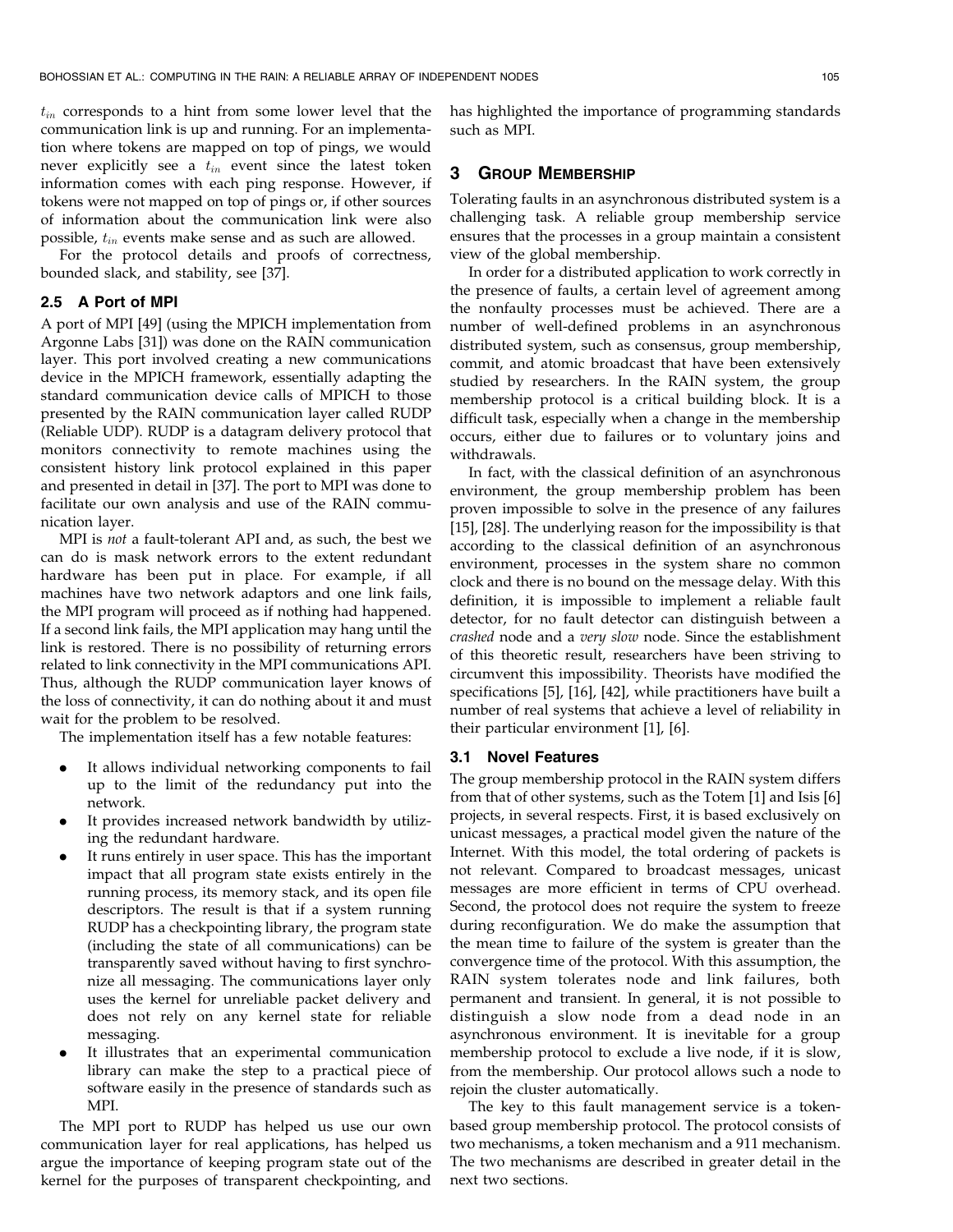

Fig. 9. (a) Token movement with no link failure. (b) Token movement with one link failure and aggressive failure detection. (c) Token movement with one link failure and conservative failure setection.

# 3.2 The Token Mechanism

The nodes in the membership are ordered in a logical ring. A token is a message that is being passed at a regular interval from one node to the next node in the ring. The reliable packet communication layer is used for the transmission of the token and guarantees that the token will eventually reach the destination. The token carries the authoritative knowledge of the membership. When a node receives a token, it updates its local membership information according to the token.

The token is also used for failure detection. There are two variants of the failure detection protocol in this token mechanism. The aggressive detection protocol achieves fast detection time, but is more prone to incorrect decisions, namely, it may temporarily exclude a partially disconnected node in the presence of link failures. The conservative detection protocol excludes a node only when its communication has failed from all nodes in the connected component. The conservative detection protocol has a slower failure detection time.

#### 3.2.1 Aggressive Failure Detection

When the aggressive failure detection protocol is used, after a node fails to send a token to the next node, the former node immediately decides that the latter node has failed or is disconnected, and removes that node from the membership. The node updates the token with the adjusted membership information, and passes the token to the next live node in the ring. This protocol does not guarantee that all nodes in the connected component are included in the membership at all times. If a node loses a connection to part of the system because of a link failure, it could be excluded from the membership. The excluded node will automatically rejoin the system, however, via the 911 mechanism, which we will describe in the next section. For example, for the situation in Fig. 9b, the link between A and B is broken. After node A fails to send the token to node B, the aggressive failure detection protocol excludes node B from the membership. The ring changes from ABCD to ACD until node B rejoins the membership when the 911 mechanism is activated.

# 3.2.2 Conservative Failure Detection

In comparison, when the conservative failure detection protocol is used, partially disconnected nodes will not be excluded. When a node detects that another node is not responding, the former node does not remove the latter node from the membership. Instead, it changes the order of the ring. In the example in Fig. 9c, after node A fails to send the token to node B, it changes the ring from ABCD to ACBD. Node A then sends the token to node C and node C to node B. In the case when a node has indeed failed, all the nodes in the connected component fail to send the token to this node. When a node fails to send a token to another node twice in a row, it removes that node from the membership.

#### 3.2.3 Uniqueness of Token

The token mechanism is the basic component of the membership protocol. It guarantees that there exists no more than one token in the system at any one time. This single token detects the failures, records the membership, and updates all live nodes as it travels around the ring. After a node is determined to have failed, all live nodes in the membership are unambiguously informed within one round of token travel. Group membership consensus is therefore achieved.

## 3.3 911 Mechanism

Having described the token mechanism, a few questions remain. What if a node fails when it possesses the token and, consequently, the token is lost? Is it possible to add a new node to the system? How does the system recover from a transient failure? These questions can be answered by the 911 mechanism.

#### 3.3.1 Token Regeneration

To deal with the token loss problem, a time-out has been set on each node in the membership. If a node does not receive a token for a certain period of time, it enters the STARVING mode. The node suspects that the token has been lost and sends out a 911 message to the next node in the ring. The 911 message is a request for the right to regenerate the token, and is to be approved by all the live nodes in the membership. It is imperative to allow one and only one node to regenerate the token when a token regeneration is needed. To guarantee this mutual exclusivity, we utilize the sequence number on the token.

Every time a token is being passed from one node to another, the sequence number on it is increased by one. The primary function of the sequence number is to allow the receiving node to discard out-of-sequence tokens. The sequence number also plays an important role in the token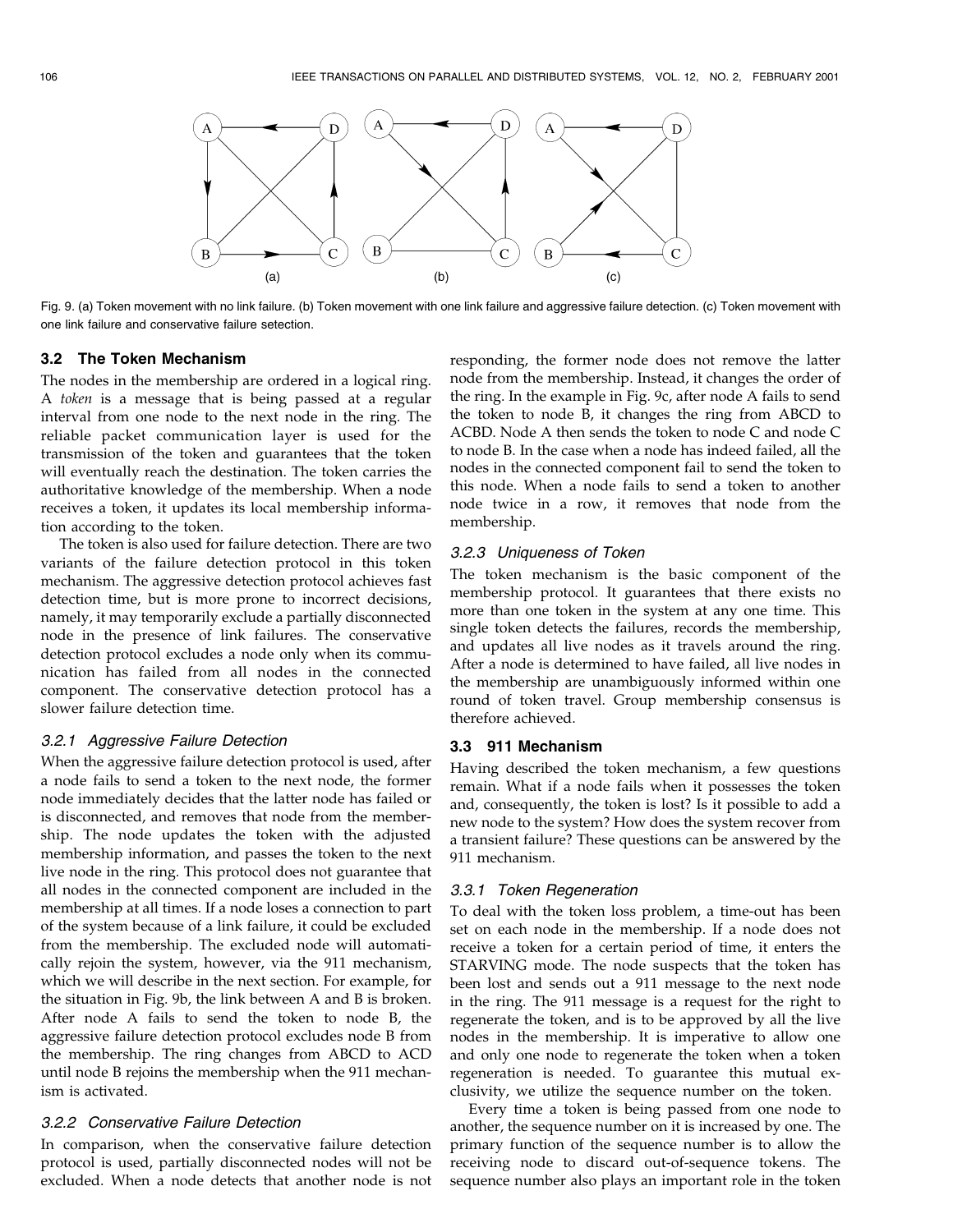TABLE 1a A Data Placement Scheme for a (6,4) Array Code

| $ B + D + e + f C + E + f + a D + F + a + b E + A + b + c F + B + c + d A + C + d + e $ |  |  |  |
|-----------------------------------------------------------------------------------------|--|--|--|

Each column represents one symbol of the encoded data. Addition (+) is the (bit-wise) binary XOR operation.

regeneration mechanism. Each node makes a local copy of the token every time that the node receives it. When a node needs to send a 911 message to request the regeneration of the token, it adds this message to the sequence number that is on its last local copy of the token. This sequence number will be compared to all the sequence numbers on the local copies of the token on the other live nodes. The 911 request will be denied by any node which possesses a more recent copy of the token. In the event that the token is lost, every live node sends out a 911 request after its STARVING timeout expires. Only the node with the latest copy of the token will receive the right to regenerate the token.

## 3.3.2 Dynamic Scalability

The 911 message is not only used as a token regeneration request, but also as a request to join the group. When a new node wishes to participate in the membership, it sends a 911 message to any node in the cluster. The receiving node notices that the originating node of this 911 is not a member of the distributed system and, therefore, treats it as a join request. The next time that it receives the token, it adds the new node to the membership and sends the token to the new node. Thus, the new node becomes a part of the system.

#### 3.3.3 Link Failures and Transient Failures

The unification of the token regeneration request and the join request facilitates the treatment of link failures in the aggressive failure detection protocol. Using the example in Fig. 9b, node B has been removed from the membership because of the link failure between A and B. When node B does not receive the token for a while, it enters the STARVING mode and sends out a 911 message to node C. Node C notices that node B is not part of the membership and, therefore, treats the 911 as a join request. The ring is changed to ACBD and node B joins the membership.

Transient failures are treated with the same mechanism. When a transient failure occurs, a node is removed from the membership. After that node recovers, it sends out a 911 message. The 911 message is treated as a join request, and the node is added back into the cluster. In the same fashion, wrong decisions made in a local failure detector can also be corrected, guaranteeing that all nonfaulty nodes in the primary connected component eventually stay in the membership.

Putting together the token and 911 mechanisms, we have a reliable group membership protocol. Using this protocol, it is easy to build a fault management service. It is also possible to attach to the token application-dependent synchronization information. For example, in the SNOW

project, described in Section 5.2, an HTTP request queue is attached to the token to ensure mutual exclusion of service.

# 4 DATA STORAGE

Much research has been done on improving reliability by introducing data redundancy (also called information dispersity) [34], [50]. The RAIN system provides a distributed storage system based on a class of error-control codes called array codes. In Section 4.2, we describe the implementation of distributed store and retrieve operations based upon this storage scheme.

## 4.1 Array Codes

Array codes are a class of error-control codes that are particularly well-suited to be used as erasure-correcting codes. Erasure-correcting codes are a mathematical means of representing data so that lost information can be recovered. With an  $(n, k)$  erasure-correcting code, we represent  $k$  symbols of the original data with  $n$  symbols of encoded data  $(n - k)$  is called the amount of redundancy or parity). With an *m*-erasure-correcting code, the original data can be recovered even if  $m$  symbols of the encoded data are lost [39]. A code is said to be Maximum Distance Separable (MDS) if  $m = n - k$ . An MDS code is optimal in terms of the amount of redundancy versus the erasure recovery capability. The Reed-Solomon code [39] is an example of an MDS code.

The complexity of the computations needed to construct the encoded data (a process called encoding) and to recover the original data (a process called decoding) is an important consideration for practical systems. Array codes are ideal in this respect [9], [27]. The only operations needed for encoding and decoding are simple binary exclusive-or (XOR) operations, which can be implemented efficiently in hardware and/or software. Several MDS array codes are known. For example, the EVENODD code [8] is a general  $(n, k)$  array code. Recently, we described two classes of  $(n, n - 2)$  and  $(n, 2)$  MDS array codes with an optimal number of encoding and decoding operations [56], [57].

Example 4.1. Table 1a shows an example of such a code, called the B-Code [57], for  $n = 6$  and  $k = 4$ . The original data consists of 12 pieces of equal size, represented as  $a, b, \ldots, f, A, B, \ldots, F$ . Each piece could be a single bit, or some fixed amount of binary data. The encoded data is shown in Table 1a, with one symbol per column.

For the above (6,4) code, suppose that the original data consists of the following 12 pieces, each one bit in size: 111010101010. Using the code in Table 1a, the data is encoded as in Table 1b. With this code, the amount of data needed for decoding (four columns with three bits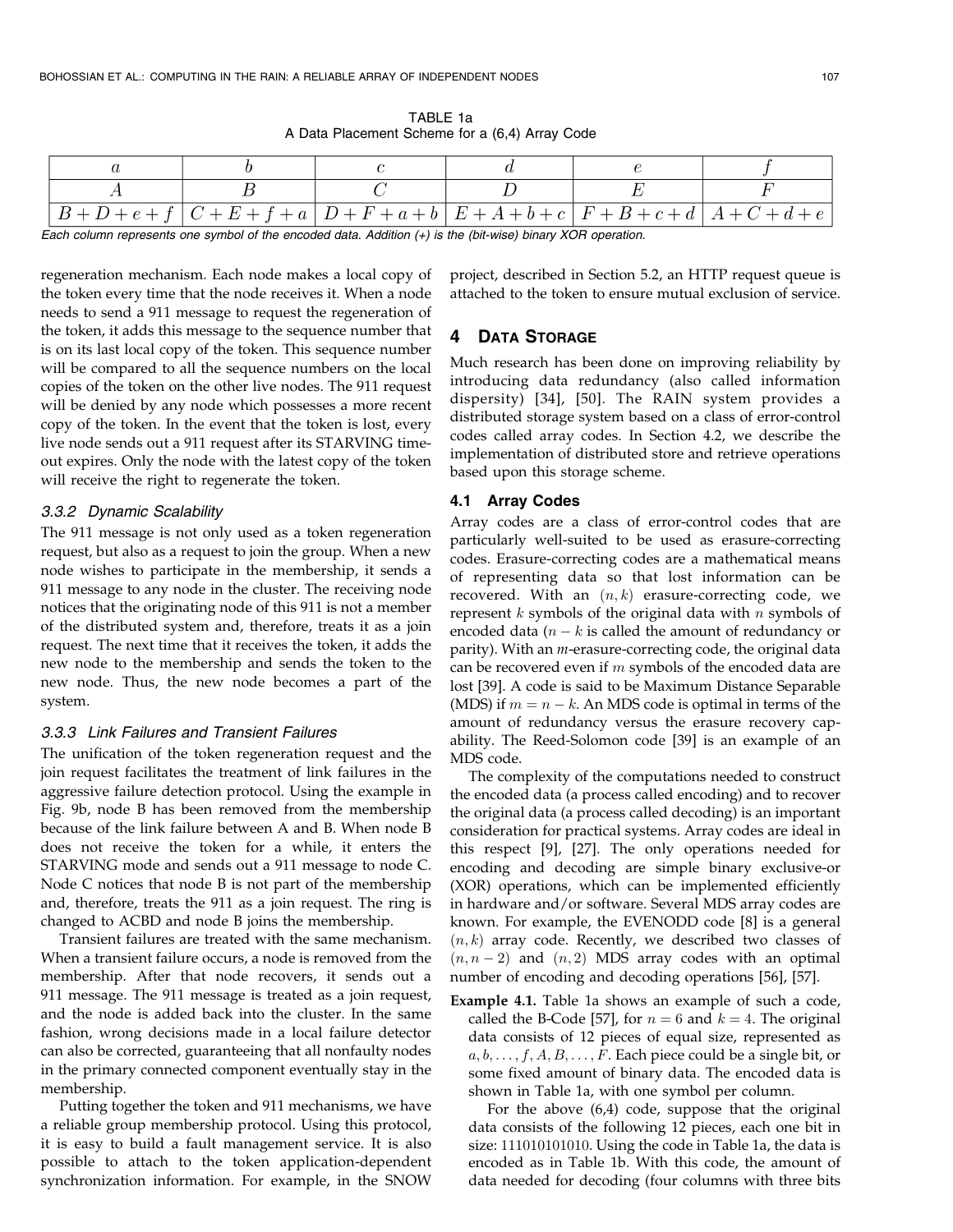TABLE 1b A Numerical Example of Table 1a

|  |   | 0        | O |
|--|---|----------|---|
|  |   | $\theta$ | U |
|  | O | $\theta$ |   |

each) equals the amount of original data (12 bits). Thus, the code is MDS. If any two symbols (i.e., columns in the table) are lost, all the data can be reconstructed. Because of the symmetry of the data placement, we only need to check the following three cases of data loss:

## Case 1. Columns 1 and 2 are lost. (Table 2)

The decoding procedure to recover the lost data is as follows:

$$
A = C + d + e + (A + C + d + e)
$$
  
\n
$$
b = A + (E + A + b + c) + c + E
$$
  
\n
$$
a = b + (D + F + a + b) + D + F
$$
  
\n
$$
B = a + c + (F + B + c + d) + d.
$$

Notice that here the  $4 -$  operation is a simple binary XOR operation, thus  $x + x = 0$  and  $0 + x = x$  hold for an arbitrary binary data piece x.

In Step 1 above, data pieces C, D, e, and  $(A + C + d + e)$ are known from the third, fourth, fifth, and sixth columns, respectively. Thus, the lost data piece A in the first column can be recovered. Once  $A$  is known, it is then used to recover another lost data piece, b, in Step 2, and so on. Erasure decoding for array codes is usually done using such decoding chains.

Case 2. Columns 1 and 3 are lost.

Now, we need to recover the four data pieces a, A, c, and C. Similar to Case 1, the decoding chain is as follows:

$$
c = B + d + (F + B + c + d) + F
$$
  
\n
$$
A = c + b + (E + A + b + c) + E
$$
  
\n
$$
C = A + d + e + (A + C + d + e)
$$
  
\n
$$
a = C + (C + E + f + a) + E + f.
$$

## Case 3. Columns 1 and 4 are lost.

Finally, we give the procedure to recover the data pieces  $a, A, d,$  and  $D$ :

$$
a = (C + E + f + a) + C + E + f;
$$
  
\n
$$
A = b + c + (E + A + b + c) + E
$$
  
\n
$$
D = \mathbf{a} + b + (D + F + a + b) + F;
$$
  
\n
$$
d = \mathbf{A} + C + e + (A + C + f + e).
$$

Notably, here we see two parallel decoding chains to recover  $a$  and  $A$ ; these are then used to recover  $D$  and  $d$ , respectively.

General decoding algorithms for the B-Code and the X-Code (another class of MDS array codes we have developed) are described in [57] and [56].

## 4.2 Distributed Store/Retrieve Operations

Our distributed store and retrieve operations are a straight-forward application of MDS array codes to distributed storage. Suppose that we have  $n$  nodes. For a store operation, we encode a block of data of size  $d$  into *n* symbols, each of size  $\frac{d}{k}$ , using an  $(n, k)$  MDS array code. We store one symbol per node. For a retrieve operation, we collect the symbols from any  $k$  nodes and decode them to obtain the original data.

This data storage scheme has several attractive features. First, it provides reliability. The original data can be recovered with up to  $n - k$  node failures. Second, it permits dynamic reconfigurability and hot-swapping of components. We can dynamically remove and replace up to  $n - k$  nodes. In addition, the flexibility to choose any k out of  $n$  nodes permits load balancing. We can select the  $k$  nodes with the smallest load or, in the case of a widearea network, the  $k$  nodes that are geographically closest.

# 5 PROOF-OF-CONCEPT APPLICATIONS

We present several applications implemented on the RAIN platform based on the fault management, communication, and data storage building blocks: a video server (RAINVideo), a web server (SNOW), and a distributed checkpointing system (RAINCheck).

# 5.1 High-Availability Video Server

There has been considerable research in the area of faulttolerant Internet and multimedia servers. Examples are the SunSCALR project at Sun Microsystems [48], as well as papers by Elnozahy [24] and Tobagi et al. [53].

For our RAINVideo application, a collection of videos are encoded and written to all  $n$  nodes in the system with distributed store operations. Each node runs a client application that attempts to display a video, as well as a server application that supplies encoded video data. For each block of video data, a client performs a distributed retrieve operation to obtain encoded symbols from  $k$  of the servers. It then decodes the block of video data and displays it. If we break network connections or take down nodes, some of the servers may no longer be accessible. However, the videos continue to run without interruption, provided that each client can access at least  $k$  servers. Snapshots of the

TABLE 2 Recovery of the First Two Columns of the (6,4) Array Code

|  |  | $\boxed{? \mid ? \mid D+ F+a+b \mid E+A+b+c \mid F+B+c+d \mid A+C+d+e \mid }$ |
|--|--|-------------------------------------------------------------------------------|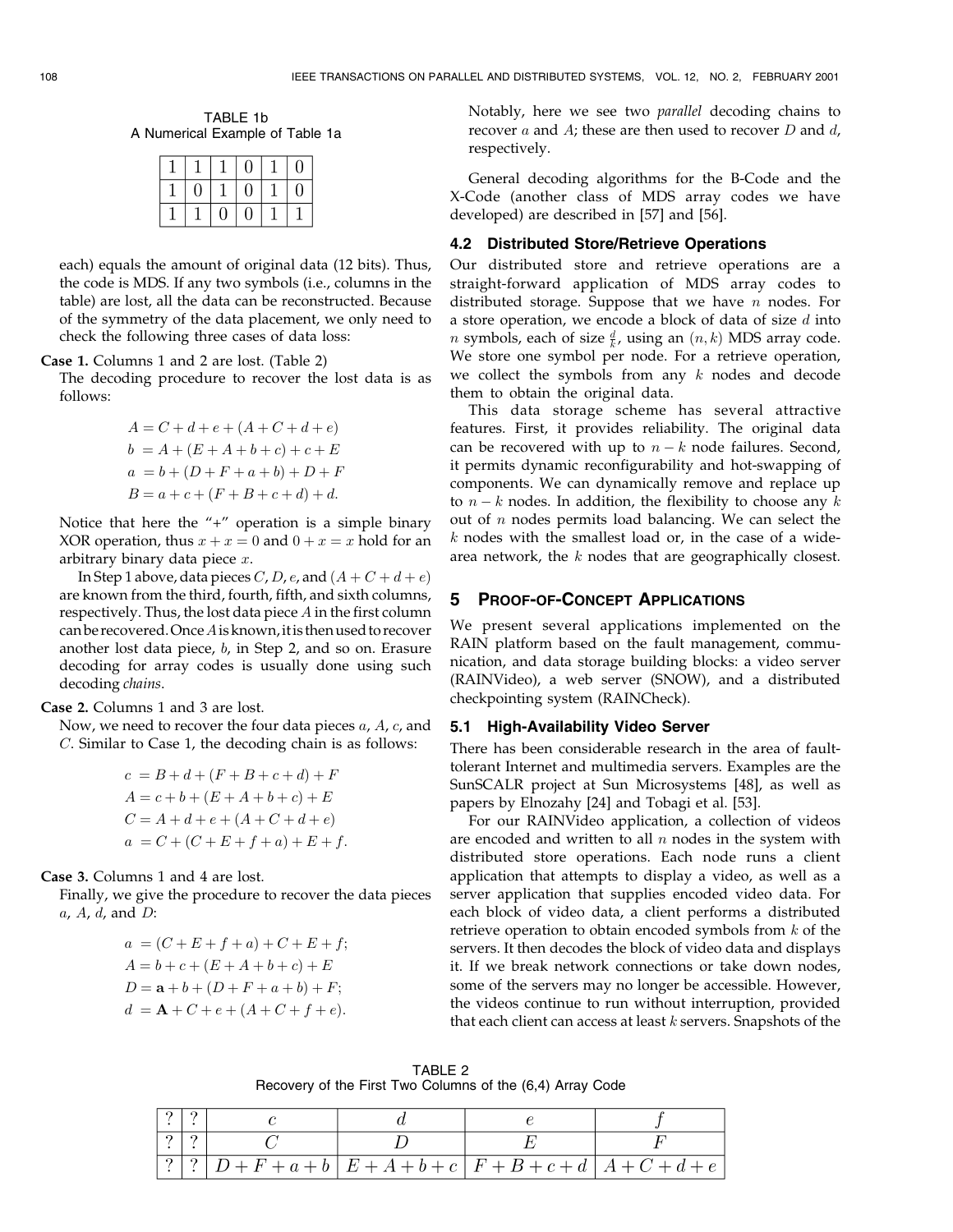

Fig. 10. The RAINVideo system.

demo are shown in Figs. 10 and 11. There are 10 computers, each with two Myrinet network interfaces and four eightway Myrinet network switches.

#### 5.2 High-Availability Web Server

SNOW stands for Strong Network Of Web servers. It is a proof-of-concept project that demonstrates the features of the RAIN system. The goal is to develop a highly available fault-tolerant distributed web server cluster that minimizes the risk of downtime for mission-critical Internet and Intranet applications.

The SNOW project uses several key building blocks of the RAIN technology. First, the reliable communication layer is used to handle all of the message passing between the servers. Second, the token-based fault management module is used to establish the set of servers participating in the cluster. In addition, the token protocol is used to guarantee that when a request is received by SNOW, oneand only one—server will reply to the client. The latest information about the HTTP queue is attached to the token. Third, the distributed storage module can be used to store the actual data for the web server.

SNOW also uses the distributed state sharing mechanism enabled by the RAIN system. The state information of the web servers, namely, the queue of HTTP requests, is shared reliably and consistently among the SNOW nodes. High availability and performance are achieved without external load balancing devices, such as the commercially available Cisco LocalDirector. The SNOW system is also readily scalable. In contrast, the commercially available Microsoft Wolfpack is only available for up to two nodes per cluster.

#### 5.3 Distributed Checkpointing Mechanism

The idea of using error-control codes for distributed checkpointing was proposed by Plank [43]. We have implemented a checkpoint and rollback/recovery mechanism on the RAIN platform based on the distributed store and retrieve operations. The scheme runs in conjunction with a leader election protocol, described in [29]. This protocol ensures that there is a unique node designated as leader in every connected set of nodes. The leader node assigns jobs to the other nodes. As each job executes, a checkpoint of its state is taken periodically. The state is encoded and written to all accessible nodes with a distributed store operation. If a node fails or becomes inaccessible, the leader assigns the node's jobs to other nodes. The encoded symbols for the state of each job are



Fig. 11. A client node displaying a video in the RAINVideo system.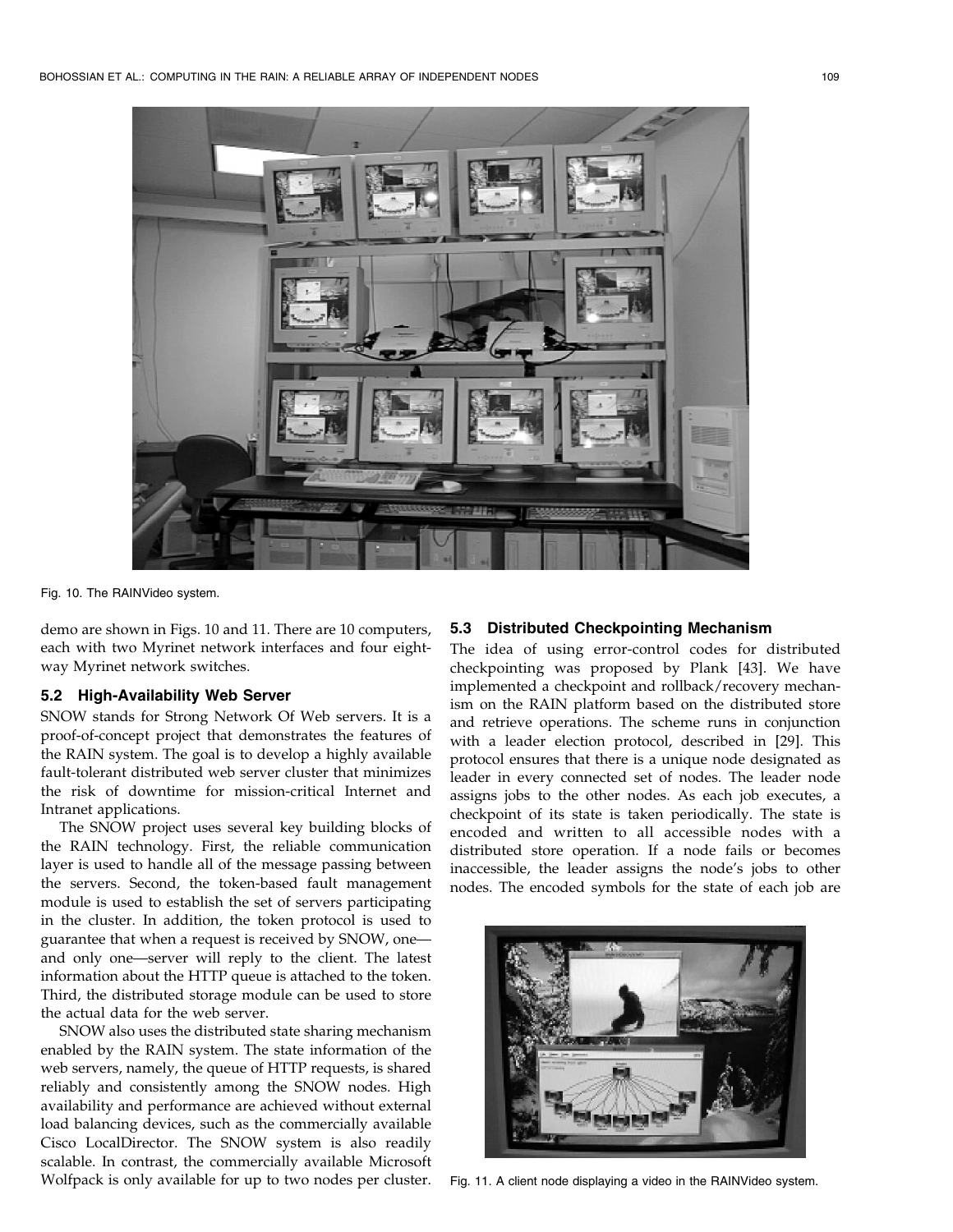

Fig. 12. Simple Rainwall configuration with one external and one internal network. Rainwall presents multiple IP addresses for each subnet and guarentees that those IP addresses are available as long as one gateway machine remains functional.

read from  $k$  nodes with a distributed read operation. The state of each job is then decoded and execution is resumed from the last checkpoint. As long as a connected component of k nodes survives, all jobs execute to completion.

# **6 RAINWALL: A COMMERCIAL APPLICATION**

The RAIN technology has been transfered to Rainfinity, a start-up company focusing on creating clustered solutions for improving the performance and availability of Internet data centers [41]. Rainfinity's first commercial product is Rainwall, an application of the RAIN technology to provide a high-availability and load-balancing clustering solution for firewalls. As the Internet continues to grow, firewalls are becoming a requirement as a single security administration point to control access and block intruders. These single points of administration and entry into the network also become single points of failure and bottlenecks for the organization, customers, and partners trying to access the site. Rainwall is a scalable, high-availability software solution that is installed on a cluster of gateways, along with the firewall software, and performs load balancing among the gateways. In the event of the failure of one or more gateways, Rainwall routes traffic through the remaining gateways without interrupting existing connections.

Rainwall is designed to address three issues that affect mission-critical Internet firewalls: availability, performance, and scalability.

- . Availability: Rainwall detects failures in software and hardware components in real time, shifting traffic from failing gateways to functioning ones without interrupting existing connections.
- . Performance: Rainwall performs load balancing of traffic among the gateway servers, and because all the servers are actively processing traffic, Rainwall dramatically increases gateway performance.
- Scalability: Rainwall is scalable to any number of Internet firewall gateways and allows the addition of new gateways into the cluster without service interruption. Rainwall also allows existing servers in the cluster to be removed for service or maintenance and added back to the cluster, again without any interruption of service.

#### 6.1 Virtual IPs

At its core, Rainwall manages pools of virtual IP addresses. By ensuring that all virtual IPs are always owned by one and only one—healthy gateway, and by moving these virtual IP addresses between gateway machines, Rainwall is able to balance load and compensate for failed machines. The group membership protocol described in Section 3 is used as the foundation for the virtual IP management.

Rainwall monitors inbound and outbound gateway traffic, ensuring that each gateway is functioning properly and that the traffic is balanced. It guarantees that the pools of virtual IP addresses are always available as long as one machine remains functional in the cluster. There are no leaders, no primary or secondary machines, and no redirectors within the cluster. Rainwall requires no extra network interface cards or subnetworks; all synchronization between gateway machines is allowed to go over existing networks. Fig. 12 shows a simple Rainwall cluster sitting between a single external and a single internal subnet.

The Rainwall software is installed directly onto every firewall machine in the cluster and manages the pools of virtual IP addresses. The virtual IPs are specified to the routers and local clients as default gateways, and are the only advertised IP addresses of the firewall cluster. They are dynamically assigned to different firewall nodes in the Rainwall cluster. Rainwall manages the virtual IPs intelligently and efficiently, so that the firewall availability is guaranteed in the presence of failures and optimal performance is achieved even under heavy load.

Rainwall assures users that while physical machines can go down, the virtual IPs never disappear. In a simple 2-node Rainwall cluster, if Firewall A crashes, all of Firewall A's virtual IPs are moved to Firewall B. In a 3-node Rainwall cluster, an even higher level of availability is achieved. Two out of three firewalls can fail and the healthy one will host all the virtual IPs. With Rainwall's auto-recovery feature, it can reintroduce a recovered server into the cluster on the fly, with no downtime, automatically returning the cluster to its preferred state. This maintains the highest level of availability and performance, all with no downtime and potentially no human intervention.

# 6.2 Failure Detection

The failure detection mechanism of Rainwall consists of two components, a local failure detector and a cluster failure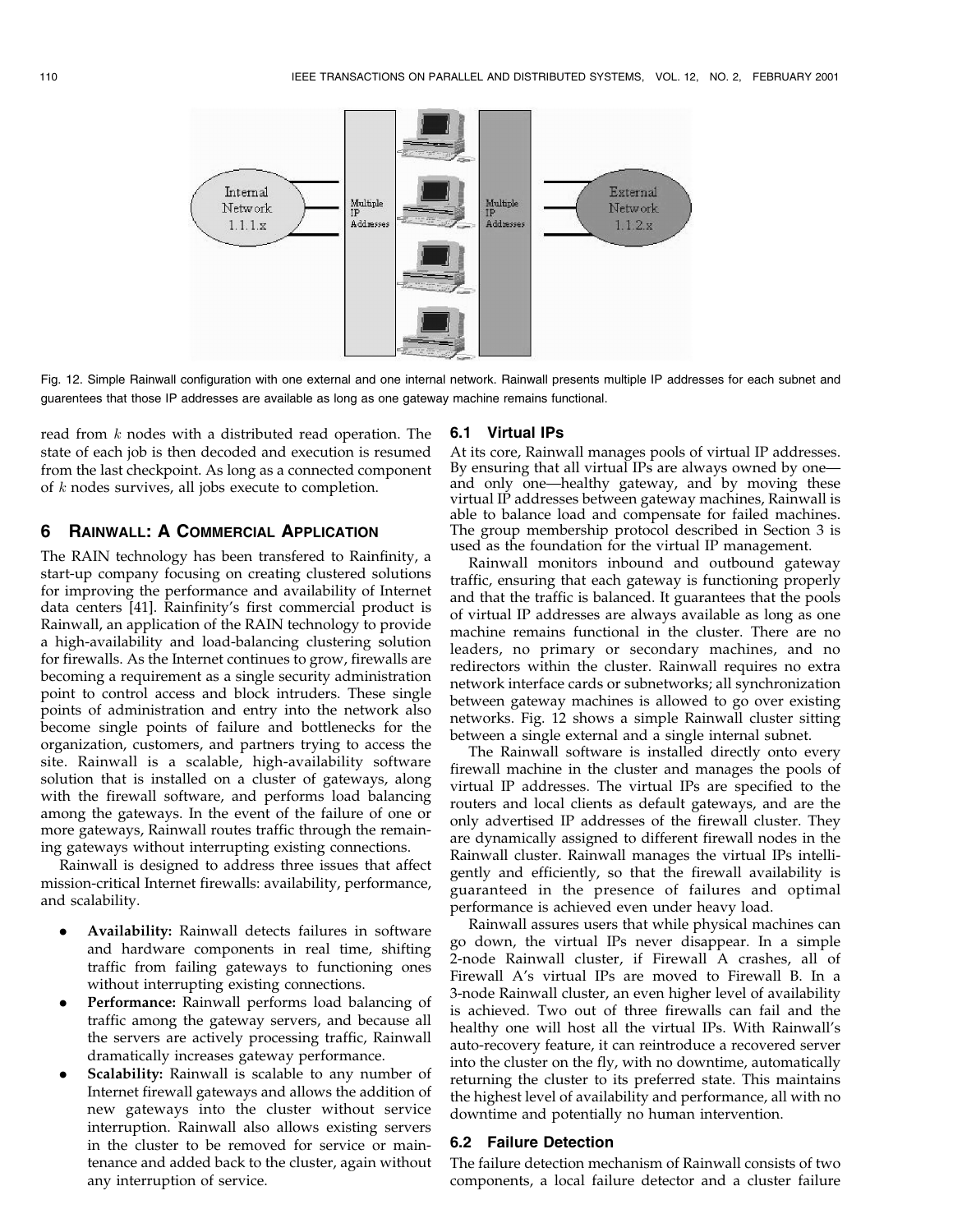

Fig. 13. Rainwall Java Graphic User Interface.

detector. A copy of the local failure detector sits on each of the firewall nodes, constantly examining whether required local resources are functioning correctly. Rainwall examines three required components: the network interface cards for link connectivity, the firewall software for proper functionality, and the local machine's ability to reach remote hosts via ping. If any of these required resources fail, Rainwall will, by default, bring down the firewall node, and its virtual IP addresses will be reassigned to other healthy firewall nodes with no interruption of service. Any local monitoring component may be disabled by the administrator, if desired.

The cluster failure detector uses the protocol described in Section 3. This protocol enables healthy firewall nodes to detect crashed firewall nodes. It guarantees that all healthy nodes in the cluster have consensus on the failures. Extensions to this protocol also allow all the firewall nodes to share the knowledge of virtual IP assignment, machine health, machine load, and other global state relevant to Rainwall. The fail-over time of Rainwall is about two seconds. This enables transparent fail-over of all TCP traffic going through the cluster.

#### 6.3 Load Balancing and Performance

Rainwall monitors the total traffic going into each node. When an imbalance is detected, i.e., one firewall node is heavily loaded while another one carries a much lighter load, it moves one or more of the virtual IPs on the more heavily-loaded node to the more lightly-loaded node. The load balancing is based on load request and not load assignment. A heavily-loaded machine does not dump load to other machines; rather, a less-loaded machine requests load from heavily-loaded machines. This avoids the "hot potato" effect, where a particularly busy virtual IP gets bounced from machine to machine.

Rainwall can be configured to manage multiple virtual IP addresses per subnet. The larger the total number of virtual IPs to which traffic is routed, the finer the granularity in load balancing that Rainwall achieves. To utilize multiple virtual IPs, routers can be configured to use multiple routes of equal weight, or individual machines can be configured to use different default routes from within the virtual IP pool on their subnet.

With Rainwall's dynamic load balancing, users experience a dramatic performance boost. According to reports from the Rainfinity Lab, a four-node Rainwall NT cluster running on a Pentium II 450 MHz single processor Dell Dimension system, achieves a benchmark of 251 Mbps. In comparison, the single-node performance is 67 Mbps. In other words, a four-node Rainwall cluster is 3.75 times as powerful as a single-node firewall. (Traffic was generated using Ziff-Davis WebBench.)

## 6.4 Ease of Use

Rainwall comes with a Java-based management console. From this GUI, the user can monitor the health of firewall nodes, the load, and the virtual IP address assignment in the cluster. The administrator can set virtual IPs to be sticky, so that they stay on particular nodes and do not participate in load balancing. Virtual IPs can be preconfigured with a preference for particular machines, and the GUI allows drag-and-drop of virtual IPs between machines. Thus, virtual IPs can be sticky, have a preference, or be free floating. In all cases, virtual IPs migrate to healthy machines in the event of a machine failure. Fig. 13 shows the graphic user interface of Rainwall.

These sticky, preference, and drag-and-drop options allow for manual adjustment of traffic flow through the network. This flexibility allows endless variations on how a firewall administrator can make the cluster more robust and useful. For example, high priority traffic may be assigned to go through one firewall node, while low priority web-surfing traffic goes through the other,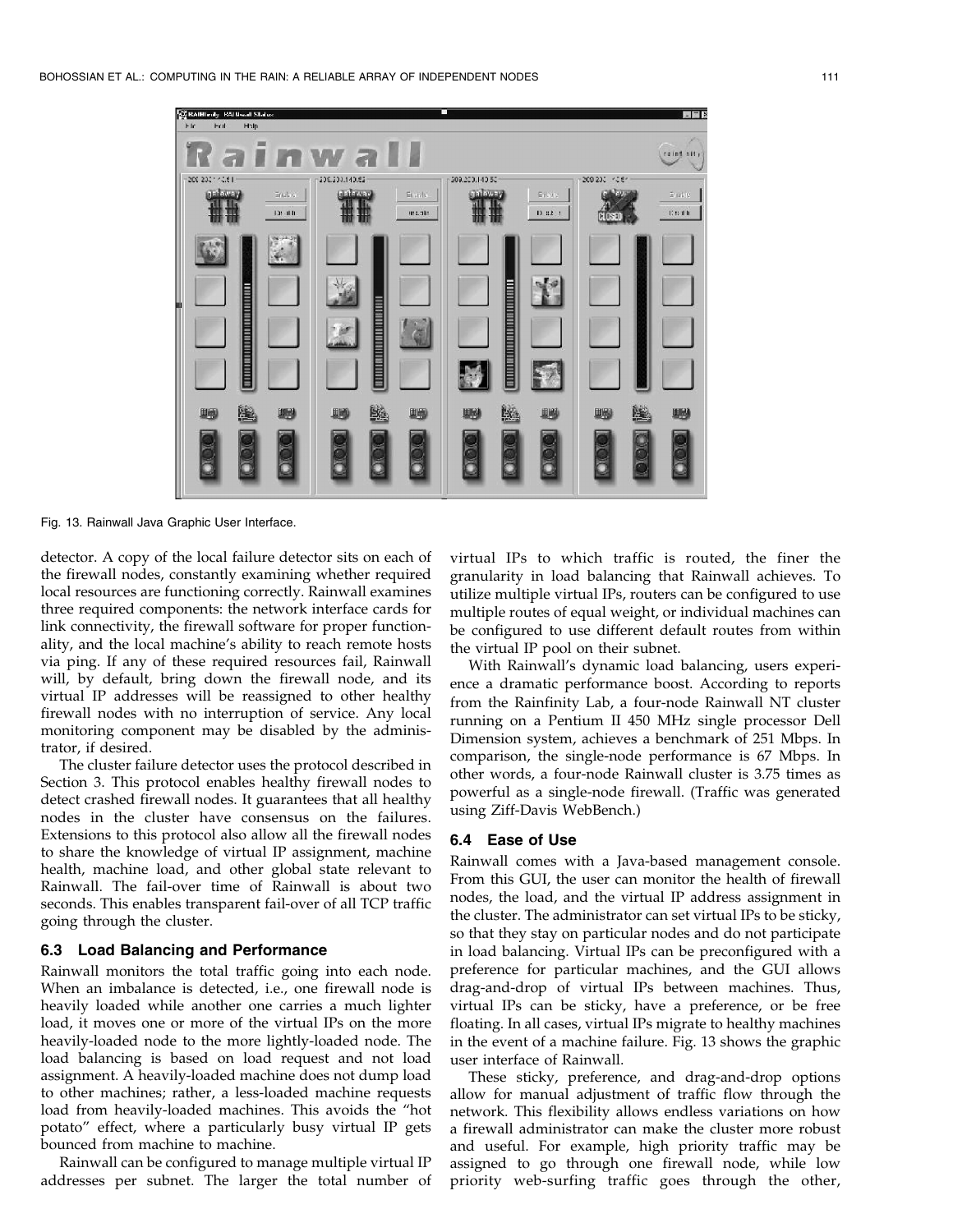guaranteeing quality-of-service for the high-priority traffic. As another example, if hacker activity is suspected, the administrator can drag-and-drop a virtual IP into a "trap" firewall, where the behavior can be analyzed, without compromising the network or closing down the firewall.

# 7 CONCLUSIONS

The goal of the RAIN project has been to build a testbed for various building blocks that address fault-management, communication, and storage in a distributed environment. The creation of such building blocks is important for the development of a fully functional distributed computing system. One of the fundamental driving ideas behind this work has been to consolidate the assumptions required to get around the "difficult" parts of distributed computing into several basic building blocks. We feel that the ability to provide basic, provably correct services is essential to building a real fault-tolerant system. In other words, the difficult proofs should be confined to a few basic components of the system. Components of the system built on top of those reliable components should then be easier to develop and easier to establish as correct in their own right. Building blocks that we consider important and that are discussed in this paper are those providing reliable communication, group membership information, and reliable storage. Among the current and future directions of this work are:

- . Development of API's for using the various building blocks. We should standardize the packaging of the various components to make them more practical for use by outside groups.
- . The implementation of a real distributed file system using the data partitioning schemes developed here. In addition to making this building block more accessible to others, it would help in assessing the performance benefits and penalties from partitioning data in such a manner.

#### ACKNOWLEDGMENTS

This work was supported in part by an US National Sceince Foundation Young Investigator Award (CCR-9457811), by a Sloan Research Fellowship, by an IBM Partnership Award, and by DARPA through an agreement with NASA/OSAT.

#### **REFERENCES**

- [1] Y. Amir, L.E. Moser, M. Melliar-Smith, D.A. Agarwal, and P. Ciarfella, ªThe Totem Single-Ring Ordering and Membership Protocol," ACM Trans. Computer Systems, vol. 13, no. 4, pp. 311-342, 1995.
- [2] T.E. Anderson, D.E. Culler, and D.A. Patterson, "A Case for NOW (Networks of Workstations)," IEEE Micro, vol. 15, no. 1, pp. 54-64, 1995.
- [3] D.J. Becker, T. Sterling, D. Savarese, E. Dorband, U.A. Ranawake, and C.V. Packer, ªBEOWULF: A Parallel Workstation for Scientific Computation," Proc. 1995 Int'l Conf. Parallel Processing, pp. 11-14, 1995.
- [4] A. Beguelin, E. Seligman, and P. Stephan, "Application Level Fault Tolerance in Heterogeneous Networks of Workstations," J. Parallel and Distributed Computing, vol. 43, no. 2, pp. 147-155, 1997.
- [5] M. Ben-Or, "Another Advantage of Free Choice: Completely Asynchronous Agreement Protocols,º Proc. Second ACM Symp. Principles of Distributed Computing, pp. 27±30, Aug. 1983.
- [6] K.P. Birman and R. Van Renesse, Reliable Distributed Computing with the Isis Toolkit. IEEE CS Press, 1994.
- [7] K.P. Birman and B.B. Glade, "Reliability Through Consistency," IEEE Software, vol. 12, no. 3, pp. 29-41, 1995.
- [8] M. Blaum, J. Brady, J. Bruck, and J. Menon, ªEVENODD: An Efficient Scheme for Tolerating Double Disk Failures in RAID Architectures," IEEE Trans. Computers, vol. 44, no. 2, pp. 192-202, Feb. 1995.
- [9] M. Blaum, P.G. Farrell, H.C.A. van Tilborg, "Chapter on Array Codes," Handbook of Coding Theory, V.S. Pless and W.C. Huffman, eds., to appear.
- [10] N.J. Boden, D. Cohen, R.E. Felderman, A.E. Kulawik, C.L. Seitz, J.N. Seizovic, and W.K. Su, ªMyrinet: A Gigabit per Second Local Area Network," IEEE Micro, vol. 15, no. 1, pp. 29-36, 1995.
- [11] F.T. Boesch and A.P. Felzer, "A General Class of Invulnerable Graphs," Networks, vol. 2, pp. 261-283, 1972.
- [12] F.T. Boesch and R. Tindell, "Circulants and Their Connectivities," J. Graph Theory, vol. 8, pp. 487-499, 1984.
- [13] F.T. Boesch and J.F. Wang, "Reliable Circulant Networks with Minimum Transmission Delay," IEEE Trans. Circuits and Systems, vol. 12, no. 12, pp. 1286-1291, 1985.
- [14] J. Bruck, R. Cypher, and C.T. Ho, "Fault-Tolerant Meshes and Hypercubes with Minimal Numbers of Spares," IEEE Trans. Computers, vol. 42, no. 9, pp. 1089-1104, Sept. 1993.
- [15] T.D. Chandra, V. Hadzillacos, S. Toueg, and B. Charron-Bost, "On the Impossibility of Group Membership," Proc. 15th ACM Symp. Principles of Distributed Computing, pp. 322–330, 1996.
- [16] T.D. Chandra and S. Toueg, ªUnreliable Failure Detectors for Reliable Distributed Systems,″ J. ACM, vol. 43, no. 2, pp. 225–267, 1996.
- [17] P.M. Chen, E.K. Lee, G.A. Gibson, R.H. Katz, and D.A. Patterson, ªRaidÐHigh-Performance, Reliable Secondary Storage,º ACM Computing Surveys, vol. 26, no. 2, pp. 145-185, 1994.
- [18] J.N. Cotrim Arabe, A. Beguelin, B. Lowekamp, E. Seligman, M. Starkey, and P. Stephan, ªDome: Parallel Programming in a Distributed Computing Environment," Proc. IEEE Symp. Parallel and Distributed Processing, pp. 218–224, 1996.
- [19] D. Dolev and D. Malki, ªThe Transis Approach to High Availability Cluster Communication," Comm. ACM, vol. 39, no. 4, pp. 64-70, 1996.
- [20] D. Dolev and D. Malki, "The Design of the Transis System," Theory and Practice in Distributed Systems, pp. 83-98, 1995.
- [21] S. Dutt and J.P. Hayes, "On Designing and Reconfiguring K-Fault-Tolerant Tree Architectures," IEEE Trans. Computers, vol. 39, no. 4, pp. 490±503, Apr. 1990.
- [22] S. Dutt and J.P. Hayes, "Designing Fault-Tolerant Systems Using Auto-morphisms," J. Parallel and Distributed Computing, vol. 12, no. 3, pp. 249-268, 1991.
- [23] S. Dutt and J.P. Hayes, "Some Practical Issues in the Design of Fault-Tolerant Multiprocessors," IEEE Trans. Computers, vol. 41, no. 5, pp. 588-598, May 1992.
- [24] E.N. Elnozahy, "Storage Strategies for Fault-Tolerant Video Servers," Technical Report CMU-CS-96-144, Dept. Computer Science, Carnegie Mellon Univ., 1996.
- [25] E.N. Elnozahy and W. Zwaenepoel, "Manetho-Transparent Rollback-Recovery with Low Overhead, Limited Rollback, and Fast Output Commit," IEEE Trans. Computers, vol. 41, no. 5, pp. 526±531, May 1992.
- [26] G.A. Gibson, D. Stodolsky, F.W. Chang, W.V. Courtright II, C.G. Demetriou, E. Ginting, M. Holland, Q. Ma, L. Neal, R.H. Patterson, J. Su, R. Youssef, and J. Zelenka, "The Scotch Parallel Storage Systems," Proc. IEEE CompCon Conf., 1995.
- [27] P.G. Farrell, "A Survey of Array Error Control Codes," European Trans. Telecommunications, vol. 3, no. 5, pp. 441-454, 1992.
- [28] M.J. Fischer, N.A. Lynch, and M.S. Paterson, "Impossibility of Distributed Consensus with One Faulty Process," J. ACM, vol. 32, no. 2, pp. 374i-382, 1985.
- M. Franceschetti and J. Bruck, "A Leader Election Protocol for Fault Recovery in Asynchronous Fully-Connected Networks," Paradise Electronic Technical Report #024, http://paradise.caltech.edu/ETR.html, 1998.
- [30] M. Franceschetti and J. Bruck, "On the Possibility of Group Membership Protocols," Dependable Network Computing, D.R. Avresky, ed., Kluwer Academic, pp. 77-92, 2000.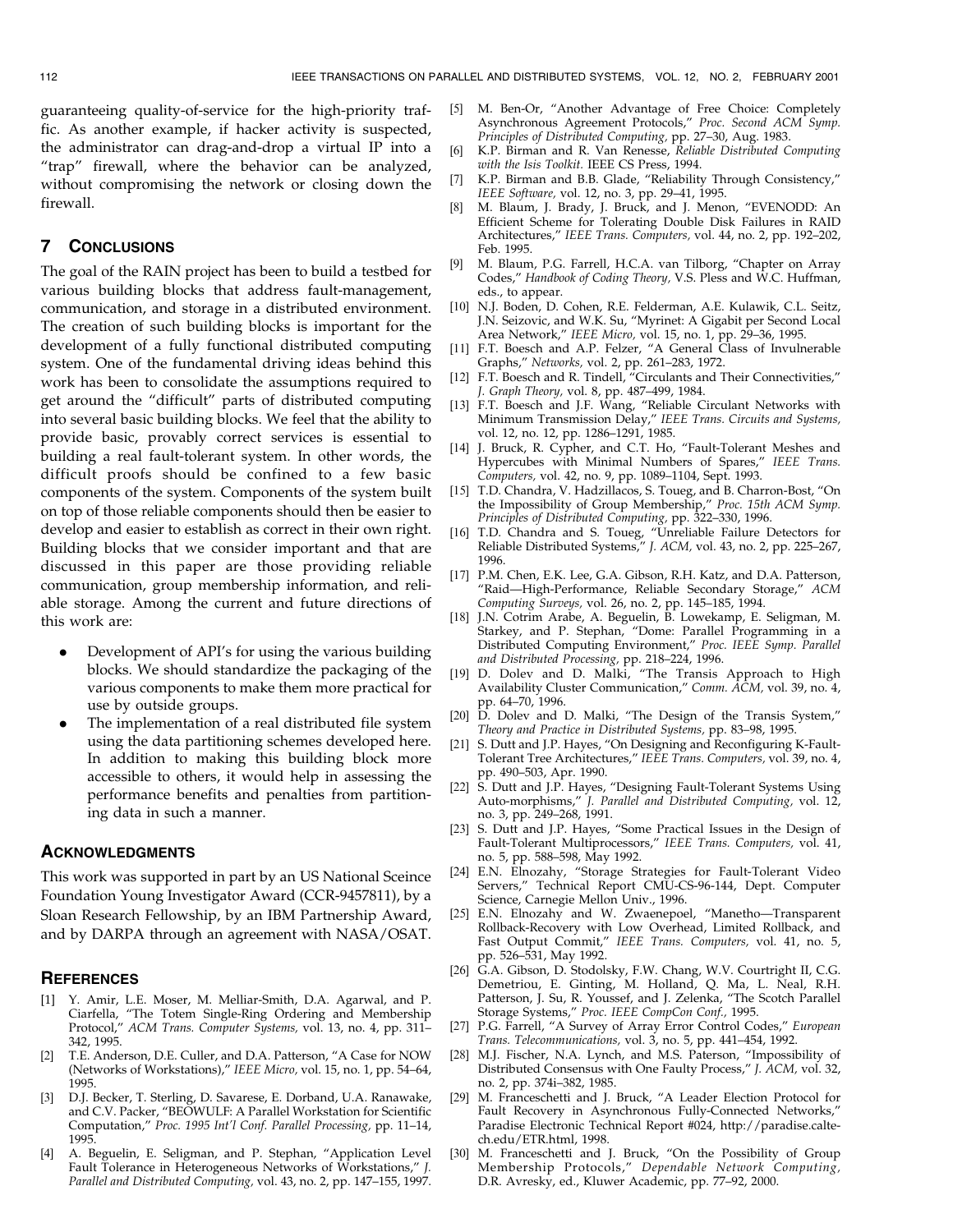- [31] W. Gropp, E. Lusk, N. Doss, and A. Skjellum, "A High-Performance, Portable Implementation of the MPI Message Passing Interface Standard," Parallel Computing, vol. 22, no. 6, pp. 789-828, 1996.
- [32] J.H. Hartman and J.K. Ousterhout, "The Zebra Striped Network File System," ACM Trans. Computer Systems, vol. 13, no. 3, pp. 274-310, 1995.
- [33] J.P. Hayes, "A Graph Model for Fault-Tolerant Computing Systems," IEEE Trans. Computers, vol. 25, no. 9, pp. 875-884, Sept. 1976.
- [34] T. Krol, "(N,K) Concept Fault Tolerance," IEEE Trans. Computers, vol. 35, no. 4, Apr. 1986.
- [35] H.K. Ku and J.P. Hayes, "Connective Fault Tolerance in Multiple-Bus Systems," IEEE Trans. Parallel and Distributed Systems, vol. 8, no. 6, pp. 574-586, June 1997.
- [36] P.S. LeMahieu, V.Z. Bohossian, and J. Bruck, "Fault-Tolerant Switched Local Area Networks," Proc. Int'l Parallel Processing Symp., pp. 747-751, 1998.
- [37] P.S. LeMahieu and J. Bruck, "Consistent History Link Connectivity Protocol," Proc. Int'l Parallel Processing Symp., pp. 138-142, 1999.
- [38] N. Lynch, Distributed Algorithms. New Jersey, Morgan Kaufman, 1996.
- [39] F.J. MacWilliams and N.J.A. Sloane, The Theory of Error Correcting Codes. North-Holland, 1977.
- [40] L.E. Moser, P.M. Melliar-Smith, D.A. Agarwal, R.K. Budhia, and C.A. Lingley-Papadopoulos, ªTotem: A Fault-Tolerant Multicast Group Communication System," Comm. ACM, vol. 39, no. 4, pp. 54-63, 1996.
- [41] "NASA-Funded Software Aids Reliability," Network World, vol. 16, no. 51, Dec. 1999, http://www. nwfusion. com/news/1999/ 1220infra. html.
- [42] G. Neiger, "A New Look at Membership Services," Proc. 15th ACM Symp. Principles of Distributed Computing, pp. 331-340, 1996.
- [43] J.S. Plank and K. Li, "Faster Checkpointing with N+1 Parity," Proc. IEEE 24th Int'l Symp. Fault-Tolerant Computing, pp. 288-297, 1994.
- [44] M.D. Riedel and J. Bruck, "Tolerating Faults in Counting Networks," Dependable Network Computing, D.R. Avresky, ed., Kluwer Academic, pp. 267-278, 2000.
- [45] T.L. Rodeheffer and M. D. Schroeder, "Automatic Reconfiguration in Autonet," Proc. 13th ACM Symp. Operating Systems Principles on Operating Systems Review, vol. 25, no. 5, pp. 183-197, 1991.
- [46] T.L. Rodeheffer and M.D. Schroeder, "A Case Study: Automatic Reconfiguration in Autonet," Distributed Systems, second ed., ACM Press, 1993.
- [47] M. Satyanarayanan, J.J. Kistler, P. Kumar, M.E. Okasaki, E.H. Siegel, and D.C. Steere, "CODA-A Highly Available File System for a Distributed Workstation Environment," IEEE Trans. Computers, vol. 39, no. 4, pp. 447-459, Apr. 1990.
- [48] A. Singhai, S.-B. Lim, and S.R. Radia, "The SunSCALR Framework for Internet Servers," Proc. IEEE 28th Int'l Symp. Fault-Tolerant Computing, 1998.
- [49] M. Snir, S. Otto, S. Huss-Lederman, D. Walker, and J. Dongarra, ªMPI: The Complete Reference,º MIT Press, http:// www.netlib.org/utk/papers/mpi-book/mpi-book.ps, 1995.
- [50] H.-M. Sun and S.-P. Shieh, "Optimal Information Dispersal for Increasing the Reliability of a Distributed Service," IEEE Trans. Reliability, vol. 46, no. 4, pp. 462-472, 1997.
- [51] V. Sunderam, ªPVM: A Framework for Parallel Distributed Computing," Concurrency: Practice and Experience, vol. 2, no. 4, pp. 315±339, http://www.netlib.org/ncwn/pvmsystem.ps, 1990.
- [52] V. Sunderam, J. Dongarra, A. Geist, and R Manchek, "The PVM Concurrent Computing System: Evolution, Experiences, and Trends," Parallel Computing, vol. 20, no. 4, pp. 531-547, http:// www.netlib.org/ncwn/pvm-pc-evol. ps, 1994.
- [53] F.A. Tobagi, J. Pang, R. Baird, and M. Gang, "Streaming RAID: A Disk Array Management System for Video Files," Proc. ACM Conf. Multimedia, pp. 393-400, 1993.
- [54] R. van Renesse, K.P. Birman, and S. Maffeis, ªHorus: A Flexible Group Communication System," Comm. ACM, vol. 39, no. 4, pp. 76–83, 1996.
- [55] L. Xu, V. Bohossian, J. Bruck, and D. Wagner, "Low Density MDS Codes and Factors of Complete Graphs," Proc. IEEE Symp. Information Theory, 1998.
- [56] L. Xu and J. Bruck, "X-Code: MDS Array Codes with Optimal Encoding," IEEE Trans. Information Theory, vol. 45, no. 1, pp. 272-276, Jan. 1999.

[57] L. Xu, V. Bohossian, J. Bruck, and D.G. Wagner, ªLow Density MDS Codes and Factors of Complete Graphs," IEEE Trans. Information Theory, vol. 45, no. 6, pp. 1817-1826, Sept. 1999.



Vasken Bohossian received the BSc degree in electrical engineering with honors from McGill University in 1993, the MSc degree in electrical engineering, and the PhD degree in computation and neural systems from the California Institute of Technology in 1994 and 1998, respectively. He is cofounder and senior engineer at Rainfinity, a spin-off company from the California Institute of Technology that focuses on providing software for high performance reliable Internet

infrastructure. His research interests include parallel and distributed computing, fault-tolerant computing, error-correcting codes, computation theory and threshold logic.



Chenggong C. Fan received the BE degree from Cooper Union for the Advancement of Science and Art in 1995 and the MS degree from the California Institute of Technology in 1996. He is currently a PhD student advised by Dr. Bruck at the California Institute of Technology. He is a student member of IEEE, a recipient of 1995 US National Science Foundation Graduate Fellowship, and a first place winner in 1995 IEEE Region 1 Student Paper Contest. His research

interests include fault-tolerant distributed computing and communication networks.



Paul S. LeMahieu received the BS degree in electrical engineering and computer science from the University of Wisconsin-Madison in 1994 and the MS degree in electrical engineering from the California Institute of Technology in 1995. He is currently finishing his PhD degree at the California Institute of Technology under the instruction of Dr. Bruck. His research interests include fault-tolerant networks, network protocols, and issues in distributed computing.



Marc D. Riedel received the BEng degree in electrical engineering with a minor in mathematics from McGill University in 1995 and the MS degree in electrical engineering from the California Institute of Technology in 1997. He is currently studying for his PhD degree at the California Institute of Technology under the instruction of Dr. Bruck. His research interests include multiprocessor coordination, asynchronous computation, and fault-tolerant

distributed systems.